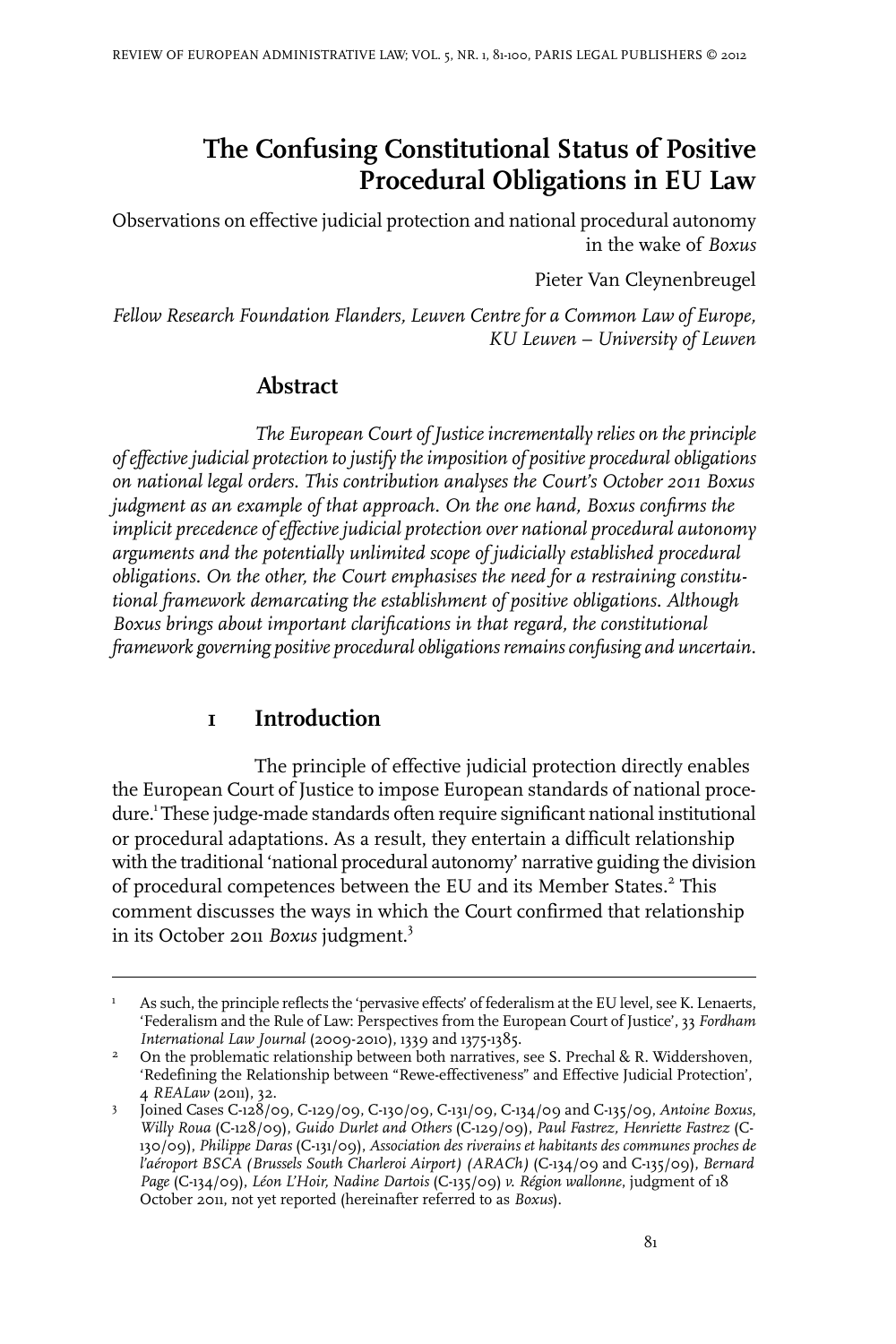In *Boxus*, the Court translated the 1998 Aarhus convention on access to information, public participation in decision-making and access to justice in environmental matters<sup>4</sup> and its implementing EU law provisions<sup>5</sup> into positive procedural obligations directly governing the divisionof member states' jurisdictional competences. On the one hand, the judgment clarified the interaction between the narratives of procedural autonomy and effective judicial protection. In particular, *Boxus* confirms the implicit precedence of effective judicial protection over national procedural autonomy arguments and the unlimited opportunities it creates for extensive judicial lawmaking. On the other, the judgment reflected the Court's search for a restraining constitutional framework defining the establishment of procedural obligations. That framework nevertheless remains far from complete in properly delineating the scope of effective judicial protection claims.

### **2 Background to** *Boxus*

The *Boxus* case emerged in the context of annulment proceedings against administrative decisions before the highest Belgian administrative court, the Conseil d'Etat.<sup>6</sup> In an effort to spur economic development in Belgium's southern Walloon region, the regional government proposed expanding the operations of its regional airports. Expansion projects included among others an extension of runways, improving access and the relocation of storage infrastructure.<sup>7</sup> In order for these projects to be completed, administrative planning consent had to be granted in accordance with regional law.<sup>8</sup> Between September 2003 and September 2006, specific administrative decisions granting environmental and planning consent to execute airport extensions

Convention on Access to Information, Public Participation in Decision-Making and Access to 4 Justice in Environmental Matters done at Aarhus, Denmark on 25 June 1998, available at www.unece.org/fileadmin/DAM/env/pp/documents/cep43e.pdf.

Directive 2003/35/EC of the European Parliament and of the Council of 26 May 2003 providing for public participation in respect of the drawing up of certain plans and programmes relating 5 to the environment and amending with regard to public participation and access to justice Council Directives  $85/337/EEC$  and  $96/61/EC$  [2003] O.J. L 156, 17. According to Recital 5, the aim of that Directive was to align EU law with the protection provided by the Aarhus Convention.

*Boxus*, para. 15. <sup>6</sup>

Opinion of Advocate General Sharpston to *Boxus*, para. 20. <sup>7</sup>

Opinion of Advocate General Sharpston to *Boxus*, para. 16. At the same time, the national procedure was governed by the EU's environmental impact assessment directive. See Council 8 Directive of 27 June 1985 on the assessment of the effects of certain public and private projects on the environment, [1985] O.J. L 175, 40, adapted and updated since (hereinafter referred to as EIA Directive). For an overview of the Environmental Assessment Directive, see J. Jans & H. Vedder, *European Environmental Law. After Lisbon* (Groningen: Europa Law Publishing, fourth edition, 2012), 346-354; on the requirements of access to justice in relation to the EIA Directive and the Aarhus Convention, see 230-237.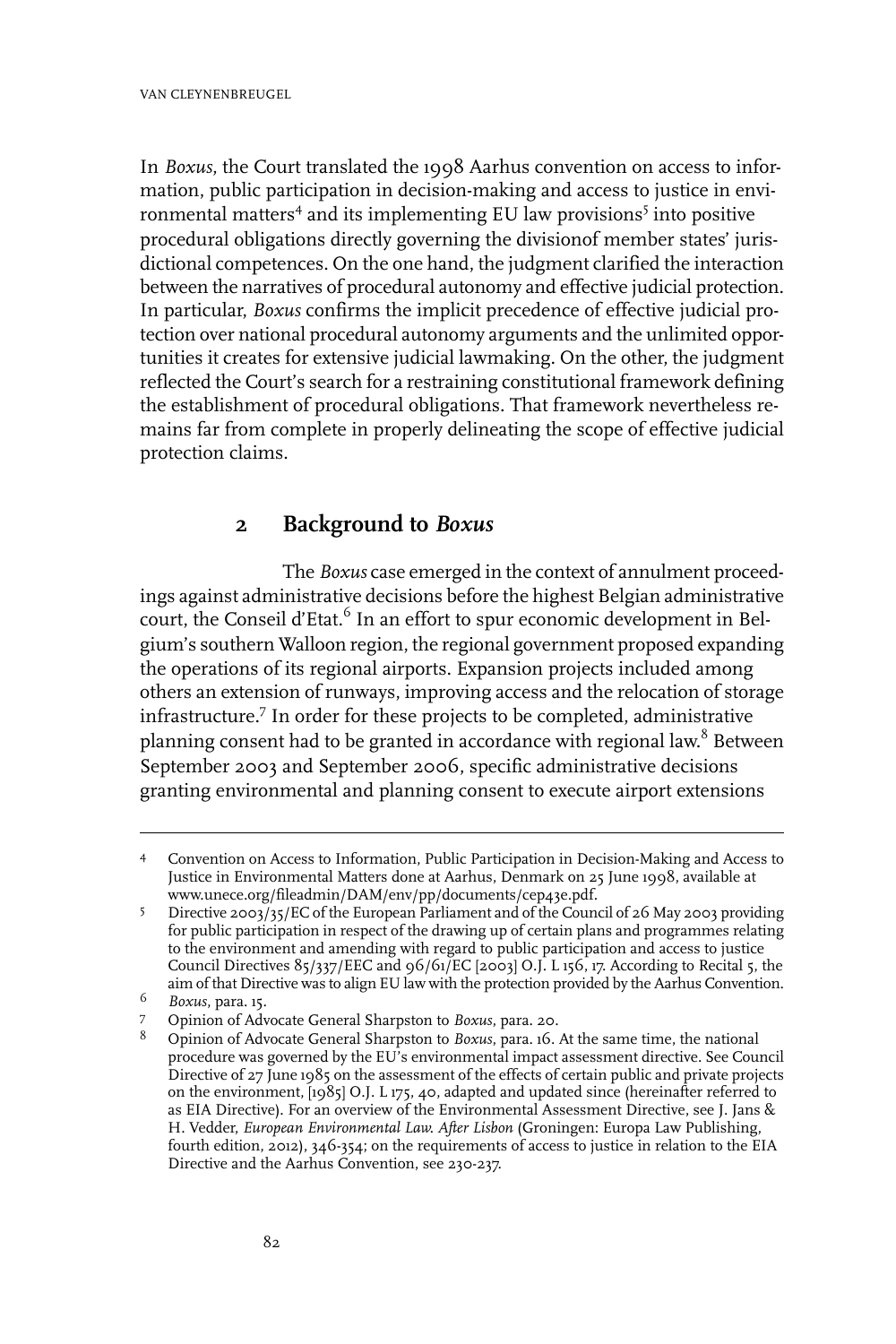were adopted. Local residents Antoine Boxus, Willy Roua and numerous others subsequently challenged these administrative decisions before the Conseil d'Etat.<sup>9</sup> While their cases were pending, the regional Parliament adopted a legislative decree that ratified the administrative consent already granted. As a result, the formerly administrative consent obtained legislative status. According to the Walloon legislator, 'overriding reasons in the general interest' justified the need for a legislative instrument incorporating the consent.<sup>10</sup> Since the Conseil d'Etat only reviews administrative decisions,<sup>11</sup> the Walloon Region's actions effectively deprived the applicants before the Conseil d'Etat of their interest in having the administrative consent annulled.<sup>12</sup>

Although the applicants immediately commenced annulment proceedings against the legislative decree before the Constitutional Court, they essentially argued that the deprivation of Conseil jurisdiction frustrated their right to effective judicial review. As the Constitutional Court can only annul a legislative measure when the federal division of competence rules and particular fundamental rights guaranteed by the Belgian Constitution are infringed,<sup>13</sup> the ways in which consultation and impact assessment procedures preceding the adoption of the administrative consent decisions had been conducted would now escape judicial review mandated by Article 10(a) of the Environmental Impact Assessment (EIA) Directive. Since these consultation and participation procedures flowed directly from EU law, the Conseil referred questions for a preliminary ruling to the Court of Justice.<sup>14</sup> The Constitutional Court in turn, and in response to the action for the annulment lodged against the validating decree as well as in response to additional questions on the constitutionality of the validation referred to it by the Conseil d'Etat, also questioned the Court of Justice on these matters.<sup>15</sup>

See among others Belgian Conseil d'Etat, Section du contentieux administrative, Case No. 191.950 of 27 March 2009, *Antoine Boxus and Willy Roua v. Région wallonne*, para. 2-15, available at www.raadvst-consetat.be/.  $\mathbf{Q}$ 

<sup>&</sup>lt;sup>10</sup> Boxus, para. 16. Décret du Parlement wallon du 17 juillet 2008 relatif à quelques permis pour lesquels il existe des motifs impérieux d'intérêt général, *Belgian Official Gazette* (Moniteur Belge) of 25 July 2008, 38900.

<sup>&</sup>lt;sup>11</sup> See Article 160 Belgian Constitution and Article 14 Loi sur le Conseil d'Etat, coordonnées le 21 Mars 1973, coordinated and updated version available at www.raadvst-consetat.be/; Opinion of Advocate General Sharpston to *Boxus*, para. 16.

<sup>&</sup>lt;sup>12</sup> Boxus, para. 14; Opinion of Advocate General Sharpston to Boxus, para. 23.

Article 1 Special Act of 6 January 1989 on the Constitutional Court, *Belgian Offical Gazette* 13 (Moniteur Belge) of 7 January 1989, 315.

<sup>&</sup>lt;sup>14</sup> Boxus, para. 19.

<sup>&</sup>lt;sup>15</sup> Boxus, para. 18; The Constitutional Court's interim judgment No. 30/2010 of 30 March 2010 is available at www.const-court.be/. See Case C-182/10 *Marie-Noëlle Solvay and Others v. Région wallonne*, judgment of 16 February 2012, not yet reported, para. 24 (hereinafter referred to as *Solvay*).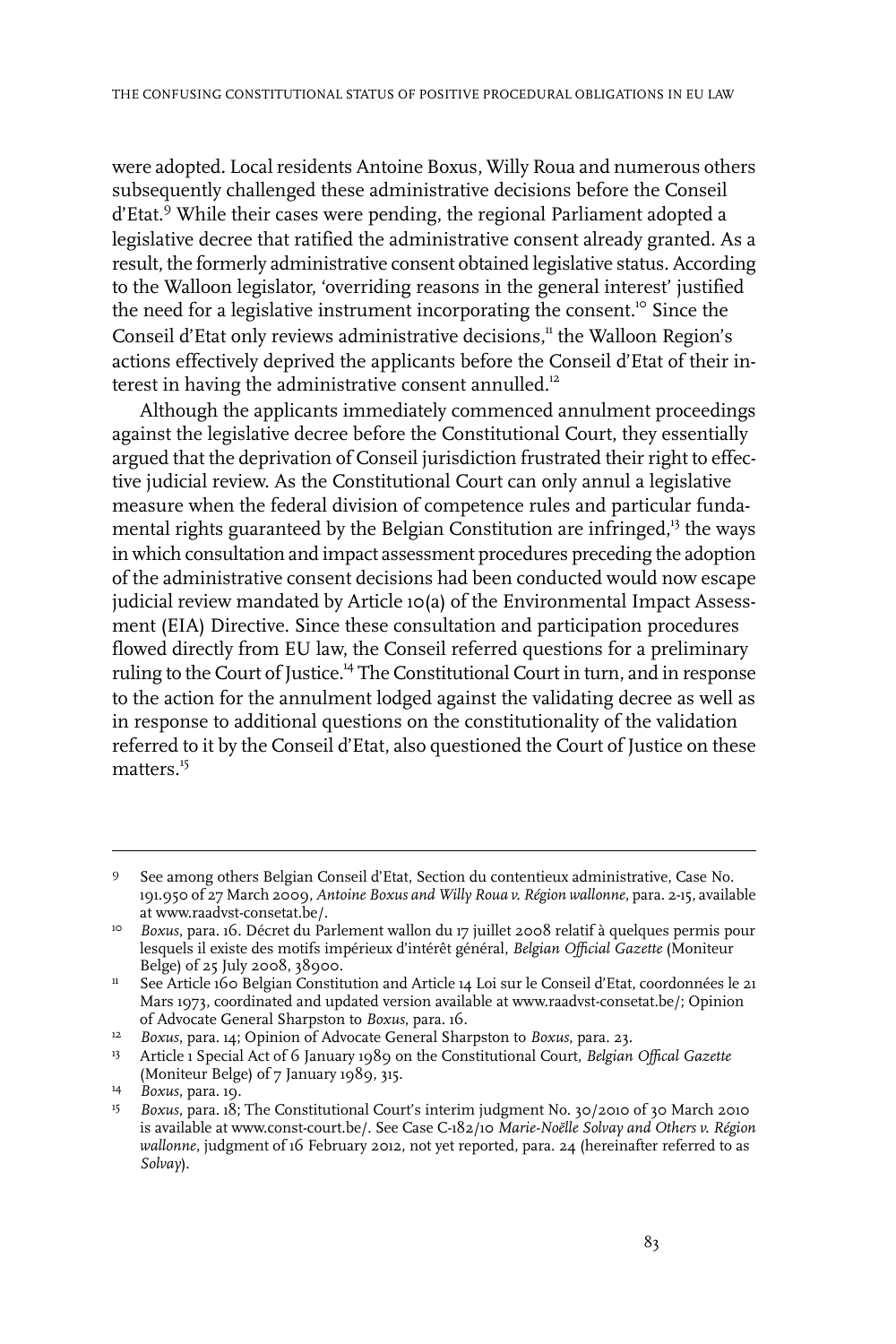The questions referred by both the Conseil d'Etat and the Constitutional Court were twofold.<sup>16</sup> First, the national courts inquired whether and to what extent consent or a permit granted by regional decree would escape the consultation and participation obligations imposed by the 1985 Environmental Impact Assessment Directive. Article 1(5) of that Directive states that the extensive consultation and participation requirements imposed on national legal orders do not apply to projects whose details are adopted by a specific act of national legislation. Since the legislative process itself inculcates particular participation mechanisms, the EIA Directive's consultation obligations would no longer be necessary to guarantee participative decision-making.<sup>17</sup> The Belgian courts inquired whether this would still be the case where a legislator merely rubberstamped an administrative consent without ensuring participation and consultation of its own.

Second, with regards to the extent that a rubberstamping decree would not escape the EIA Directive's consultation obligations, the national courts questioned how Article 10(a) of that Directive was to be interpreted. Article 10(a) had been included into the EIA Directive by Directive 2003/35/EC in implementation of Articles 9(2) and (4) of the Aarhus Convention. It required Member States to ensure that members of the public having a sufficient interest or maintaining the impairment of a (procedural) right enjoy access to a review procedure before a court of law or another independent or impartial body established by law to challenge the substantive or procedural legality of decisions, acts or omissions subject to the public participation provisions in the EIA Directive. It was maintained that the Constitutional Court would not be competent directly to review whether the applicants' procedural participation obligations had been complied with.<sup>18</sup> To the extent that this was the case, both the Conseil and the Constitutional Court questioned how they should proceed in that regard as a matter of EU law.

<sup>&</sup>lt;sup>16</sup> In *Boxus*, para. 21-34, the Walloon Region and the Belgian Government challenged the admissibility of the questions referred for a preliminary ruling as hypothetical or lacking sufficient factual and legal substantiation. The Court nevertheless dismissed these arguments and responded to the questions raised. Although the Advocate General reached the same conclusion, she nevertheless hinted that the Conseil could have awaited the Constitutional Court's decision on the matter before referring questions to the Court, see Opinion of Advocate General Sharpston in *Boxus*, para. 39.

See on that matter extensively Opinion of Advocate General Sharpston in *Boxus*, para. 58-62. <sup>17</sup>

<sup>&</sup>lt;sup>18</sup> *Boxus*, para. 14 and 18.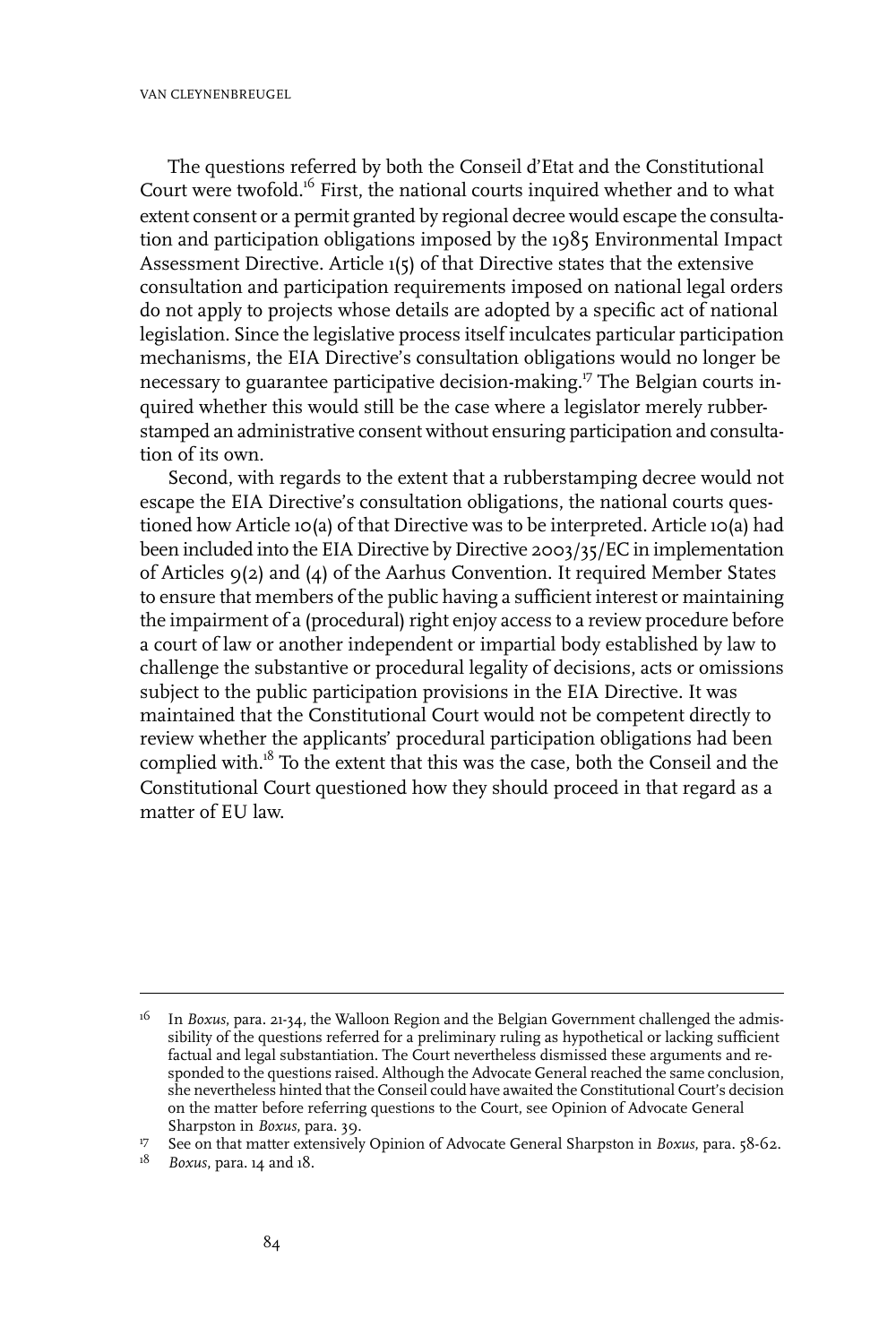## **3 The Court's Judgment**

The Court extensively built upon its previous case law on the application of Article  $1(5)$  EIA Directive.<sup>19</sup> It confirmed that two conditions have to be fulfilled in order for the Article 1(5) exception to apply. First, a project would have to be adopted by a specific legislative act that displays the same characteristics as administrative consent. It must in particular grant a particular developer a right to carry out a particularly defined project. An act is only specific if it refers to elements necessary to assess the environmental impact of the envisaged project.<sup>20</sup> Second, the objectives of the Directive, including that of supplying information, must be achieved through the legislative process itself. $^{21}$ This implies that at the time of adopting a project by means of a legislative act, the legislature must have sufficient information at its disposal in order for it to take a meaningful decision.<sup>22</sup> EU law does not however have an objection to the approval of a plan in more than one phase. The legislator can therefore take advantage of the information gathered during a previous administrative procedure.<sup>23</sup> A legislative act that merely ratifies a pre-existing administrative act by referring to overriding reasons of general interest, without a substantive legal process in which that information is considered by the members of the legislative body cannot be considered to be covered by the Article 1(5) EIA Directive exception.<sup>24</sup>

The Court subsequently clarified the role of national courts in ensuring the application of procedural guarantees incorporated in the EIA Directive. A competent national court should be empowered to assess whether or not the conditions of Article 1(5) have been complied with. That national court should be able to assess both the *content* of the legislative act adopted and of the entire legislative *process* which led to its adoption, in particular the preparatory documents and parliamentary debates.<sup>25</sup> According to the Advocate General, such an inquiry involves an evaluation of input, process and output and should focus on whether the legislative process functioned correctly and adequately.<sup>26</sup> The *input* stage establishes whether the information placed before the legislature was sufficiently detailed and informative to enable it to evaluate the likely environmental impact of the proposed project. *Process* refers to whether the appro-

Most notably Case C-435/97 *WWF and Others* [1999] ECR I-5613, para. 57-58 and Case C-287/98 19 *Linster* [2000] ECR I-6917, para. 52-54.

<sup>&</sup>lt;sup>20</sup> *Boxus*, para. 38.

*Boxus*, para. 36-37. 21

<sup>&</sup>lt;sup>22</sup> *Boxus*, para. 39 and 41.

<sup>&</sup>lt;sup>23</sup> *Boxus*, para. 44.

*Boxus*, para. 45. <sup>24</sup>

*Boxus*, para. 48. <sup>25</sup>

<sup>&</sup>lt;sup>26</sup> Opinion of Advocate General Sharpston to *Boxus*, para. 80.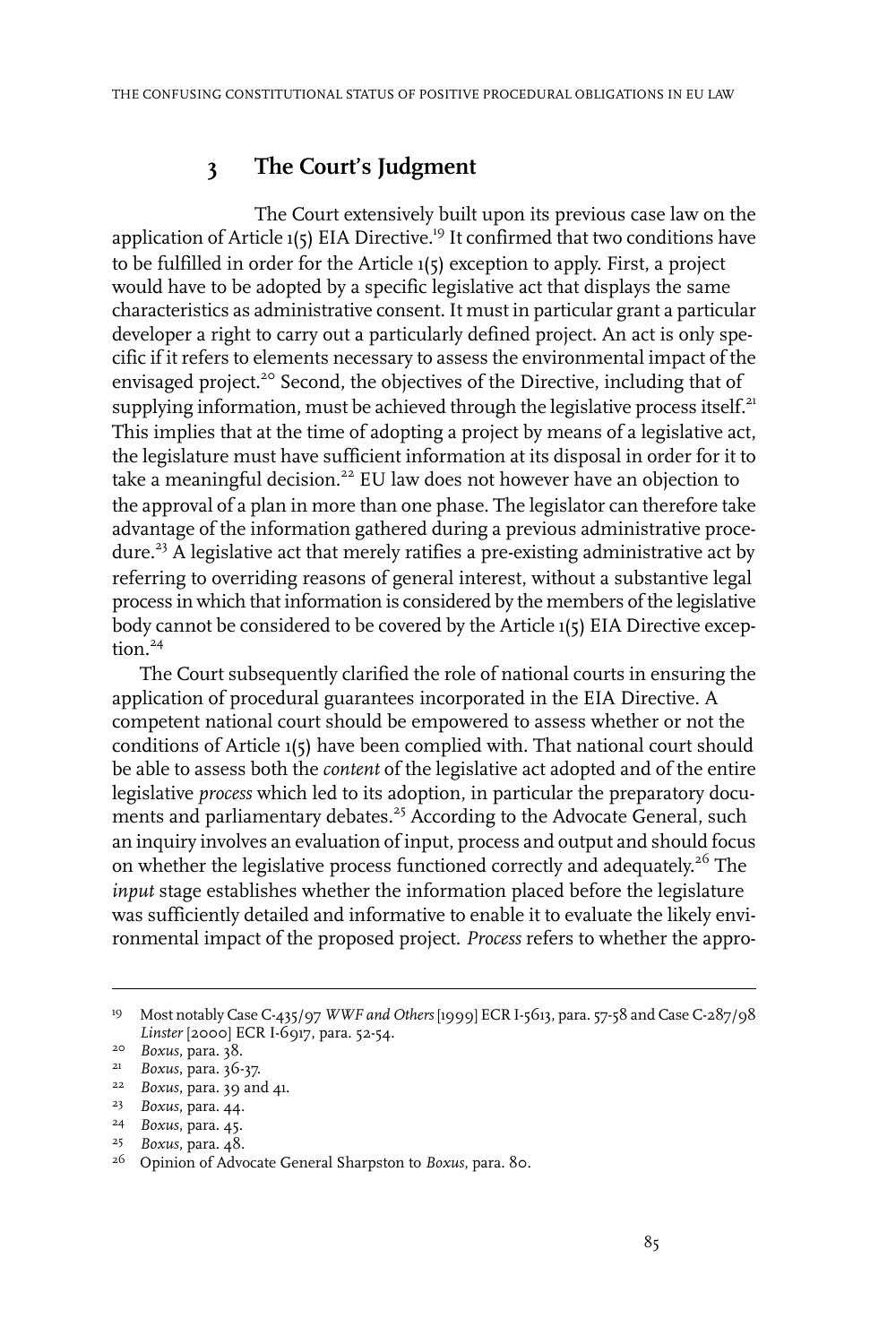priate procedure was respected and whether the preparation and discussion times were sufficient to warrant a plausible conclusion that the people's elected representatives were able to properly examine and debate the proposed project. The *output* investigation focuses on whether or not the resulting legislative measure, read in conjunction with supporting material to which it expressly refers, makes clear what is being authorised and any limitations or constraints that are being imposed.<sup>27</sup>

A national court must therefore be able to directly determine whether the project has already been pre-approved by an administrative authority or whether it was only approved by the legislative process itself.<sup>28</sup> In cases where consent has been adopted by an act which is not legislative in nature or by a legislative act which does not fulfil the conditions of Article 1(5) EIA Directive, national courts should, in particular, assess whether the specific obligations incorporated in the EIA directive have been respected in the regulatory process.<sup>29</sup> That obligation flows directly from Article 10(a) EIA Directive and Article  $9(2)$ Aarhus Convention mandating the judicial review of consultation and participation processes. The Court confirmed that by virtue of their procedural autonomy, Member States retain a margin of discretion to implement the abovementioned provisions. It is for them in particular to determine which court or body is to have jurisdiction and what procedural rules are applicable in that respect.<sup>30</sup> At the same time however, the Court made clear that Member States' discretion only exists *in so far as* [Article 10(a) EIA Directive and Article 9(2) Aarhus Convention] *are complied with.*<sup>31</sup> That would not be the case if the mere fact that a project is adopted by a legislative act, which does not fulfil the conditions laid out in Article 1(5) would make it immune to any review procedure challenging its substantive and procedural legality. In that case, the guarantees incorporated in Article 10(a) EIA Directive and Article 9(2) Aarhus Convention would lose all *effectiveness.*<sup>32</sup> Any national court before which an action falling within its jurisdiction is brought, would therefore, as a matter of EU law, have the task of carrying out a substantive and procedural legality review of the adopted decision giving consent.

In the concrete circumstances of *Boxus*, the Court mixed both stages into a tailored answer. It held that if the Conseil d'Etat were to find that the decree of the Walloon Parliament does not satisfy the conditions laid down in Article 1(5) EIA Directive and if it turns out that under the applicable national rules, no court of law or independent and impartial body established by law has jurisdic-

Opinion of Advocate General Sharpston to *Boxus*, para. 84. <sup>27</sup>

<sup>&</sup>lt;sup>28</sup> *Boxus*, para. 54.

<sup>&</sup>lt;sup>29</sup> *Boxus*, para. 51.

<sup>&</sup>lt;sup>30</sup> *Boxus*, para. 52.

<sup>31</sup> **Boxus**, para. 52.

<sup>3&</sup>lt;sup>2</sup> Boxus, para. 53.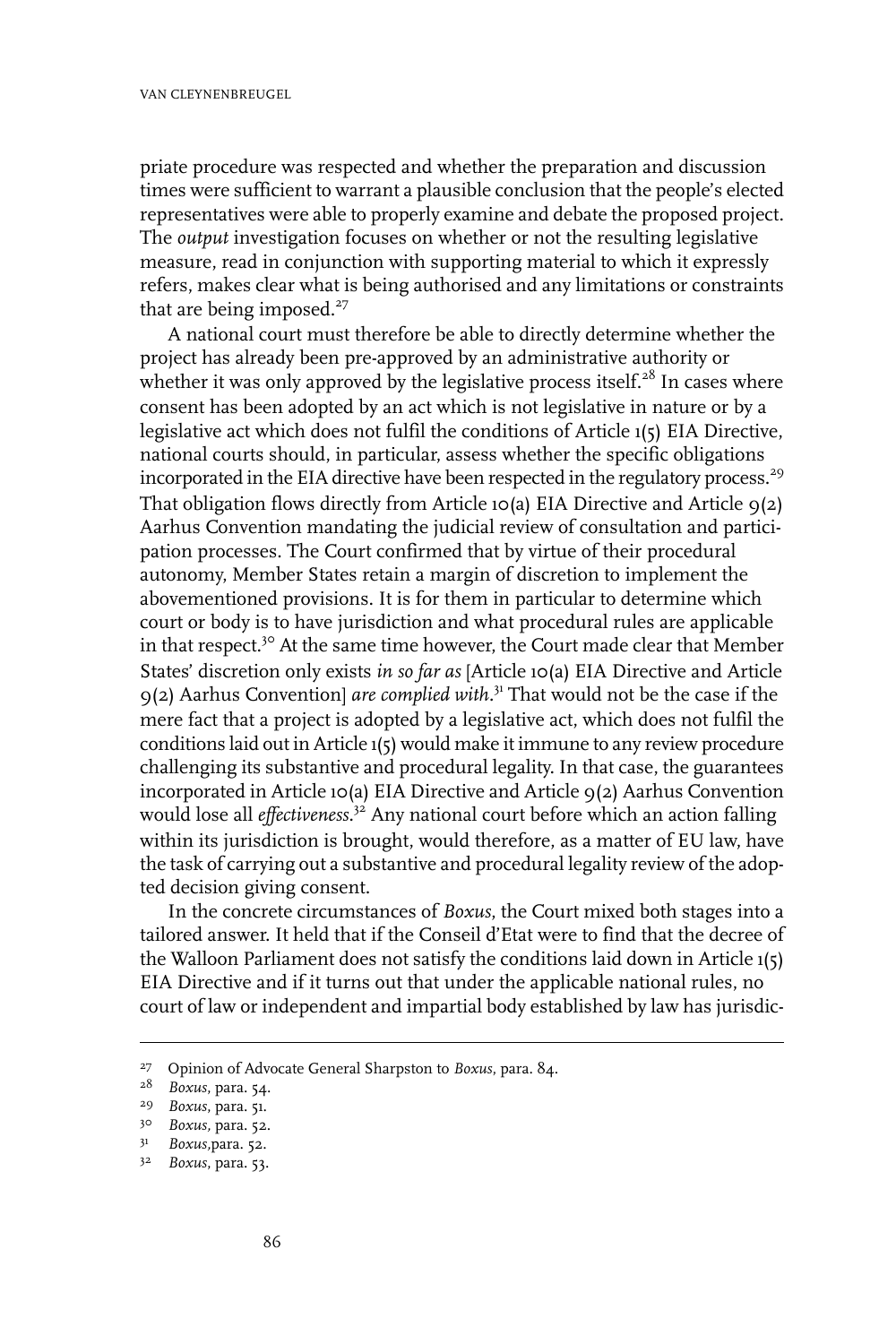tion to review the substantive or procedural validity of that decree, the latter must be regarded as incompatible with the requirements flowing from Article 9 of the Aarhus Convention and Article 10a EIA Directive. The Court subsequently imposed additional obligations on the national court. It gave the Conseil the mandate to disapply the validating legislative  $act<sup>33</sup>$  and continue its review of the administrative decision underlying the legislative validation.<sup>34</sup>

Responding to the Constitutional Court in the ensuing *Solvay* judgment, the Court of Justice confirmed its position in *Boxus*. Once again, it stated that a mere legal ratification of a pre-existing administrative act would not be covered by the exception in Article 1(5) EIA Directive.<sup>35</sup> If the Constitutional Court were unable to assess whether the Article 1(5) exception did apply to the Walloon decree, and if it consequentially transpired that no court of law or independent or impartial body would have jurisdiction to review the substantive and procedural validity of that decree, the Constitutional Court was ordered to disapply the decree as a matter of EU law.<sup>36</sup> On the basis of that answer, the Court appears to impose a two-pronged obligation on the Belgian Constitutional Court. First, the Constitutional Court could declare that it is competent to review the substantive and procedural validityof a rubberstamping decree, in compliance with the requirements imposed by the EIA Directive. In that case, the Constitutional Court should also assess whether or not the procedural provisions of the EIA Directive have been complied with. The Constitutional Court would thus have to interpret its review mandate as incorporating an assessment of the substantive and procedural legality of the ratifying decree. Second, it could also opt to disapply the decree without assessing its compatibility with the EIA Directive's obligations. In that situation, the object of annulment, the legislative decree, would no longer be present. This would then result in the Constitutional Court no longer having jurisdiction to rule on the matter. The Constitutional Court's declaration of lack of jurisdiction would then revive the Conseil d'Etat's jurisdiction to proceed with its assessment of the administrative act preceding legislative validation.<sup>37</sup>

*Boxus*, para. 55. <sup>33</sup>

*Boxus*, para. 57. 34

<sup>35</sup> *Solvay*, para. 43.

*Solvay*, para. 51. <sup>36</sup>

A third option understandably not addressed by the Court would enable the Constitutional 37 Court directly to annul or declare unconstitutional the legislative decree on grounds of national constitutional law, ordering a subsequent continuation of the proceedings before the Conseil d'Etat. That option would seem feasible in accordance with Belgian constitutional law, see A. Alen & K. Muylle, *Handboek van het Belgisch Staatsrecht* (Mechelen: Kluwer 2011), 706-707. The Court's judgment imposes an additional obligation on the Constitutional Court, with which it should comply as a matter of EU law.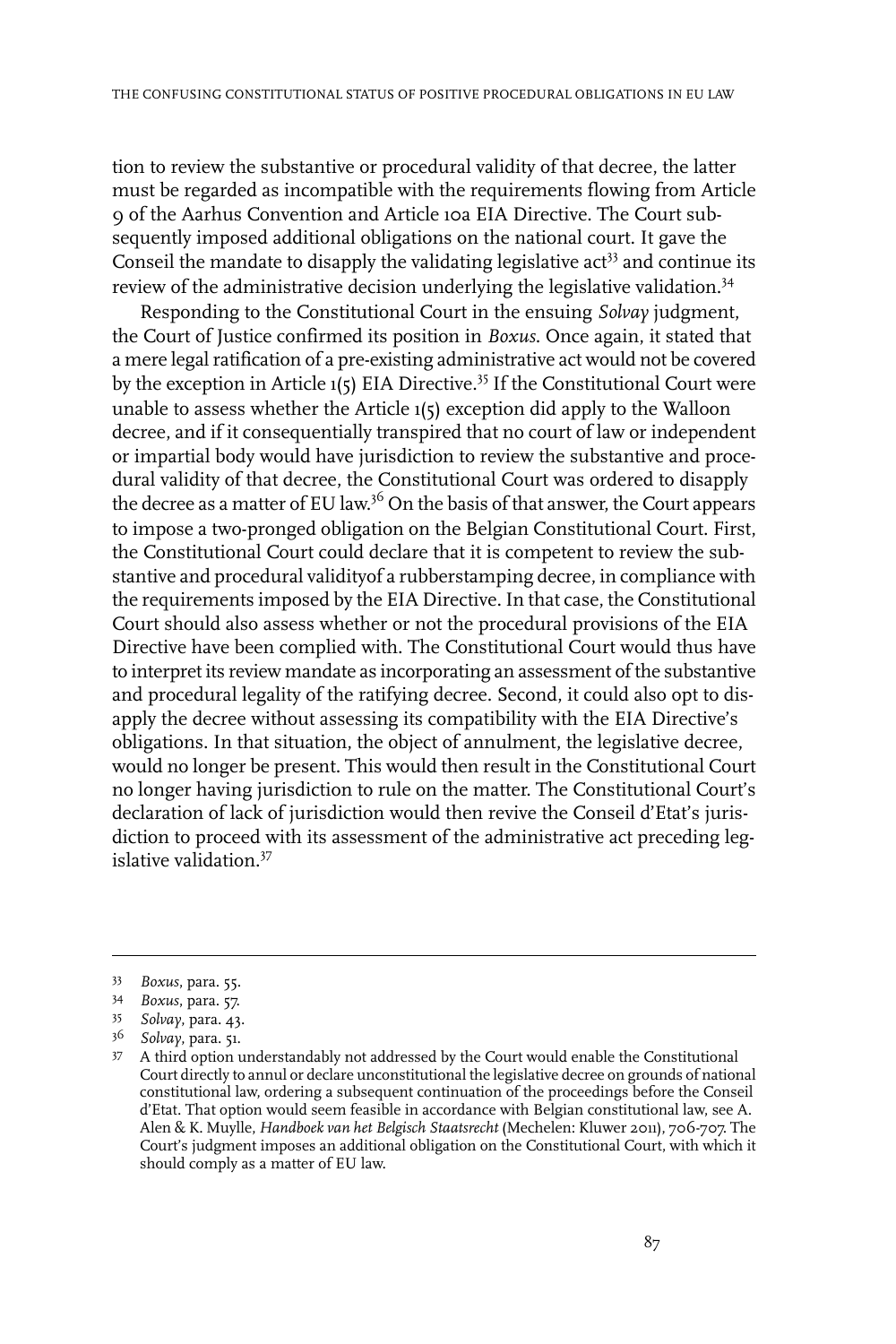#### **4 The Intrusive Precedence of Effective Judicial Protection**

The *Boxus* judgment directly addresses and regulates the national jurisdictional divide between the Belgian Conseil d'Etat and the Constitutional Court as a matter of EU law. Cloaked in the language of the EIA Directive and the Aarhus Convention lies a particular approach to procedural law that has been substantiated in other recent judgments and that could be identified under the banner of *positive procedural obligations*. These positive obligations are commonly grounded in the principle<sup>38</sup> of effective judicial protection, but could equally be implied in the principle of national procedural autonomy mitigated by the conditions of equivalence and effectiveness.<sup>39</sup> The relationship between both approaches appears confusing in the Court's recent case law.<sup>40</sup> The Court's judgment in *Boxus* both clarifies and complicates that relationship by confirming the *precedence* of effective judicial protection over national procedural autonomy.

Both the Court and the Advocate General emphasised the importance of national procedural autonomy. In the words of the Advocate General, unless jurisdictional rules have been imposed by EU law, it is not for the Court to indicate *what rules* should apply in the Member States.<sup>41</sup> As the Court confirmed, Member States have some discretion when implementing the Aarhus Convention and the EIA Directive, in so far as the principles of equivalence and effectiveness have been complied with.<sup>42</sup> These principles or mitigating conditions of procedural autonomy demand that national procedural rules governing

On that principle as part of a more general principle of effectiveness, see T. Tridimas, *The* 38 *General Principles of EU Law* (Oxford: Oxford University Press, 2nd ed., 2006), 418-477 and M. Accetto &S. Zleptnig, 'The Principle of Effectiveness: Rethinking its Role in Community Law', 11 *European Public Law* (2005), 388-390. The principle of effective judicial protection has also been recognized as a fundamental right in Article  $47$  of the binding Charter of Fundamental Rights of the European Union, see J. Engström, 'The Principle of Effective Judicial Protection after the Lisbon Treaty. Reflection in the light of case C-279/09 DEB Deutsche Energiehandelsund Beratungsgesellschaft mbH', 4 *REALaw* (2011), 53.

On the scope of the principle of national procedural autonomy, see recently A. Arnull, 'The 39 principle of effective judicial protection: an unruly horse?', 36 *ELR* (2011), p. 51 -70; 'The Vicissitudes of Life at the Coalface: Remedies and Procedures for Enforcing Union Law before the National Courts' in: P. Craig and G. De Búrca (Eds.), *The Evolution of EU law* (Oxford: Oxford University Press, 2nd ed., 2011), 407-438; P. Haapaniemi, 'Procedural Autonomy: A Misnomer?' in: L. Ervo *et al.* (Eds.), *The Europeanization of Procedural Law and New Challenges to a Fair Trial* (Groningen: Europa Law Publishing 2009), 89-90; M. Bobek, 'Why there is no principle of "procedural autonomy" of the Member States' in: H.-W. Micklitz & B. De Witte (Eds.), *The European Court of Justice and the Autonomy of the Member States* (Antwerp:Intersentia 2012), 305-323.

<sup>4</sup>º S. Prechal & R. Widdershoven, note 2, 33; for an earlier reflection in that regard, W. Van Gerven, 'Of rights, remedies and procedures', 37 *Common Market Law Review* (2000), 501-537.

Opinion of Advocate General Sharpston to *Boxus*, para. 99. <sup>41</sup>

*Boxus*, para. 52. <sup>42</sup>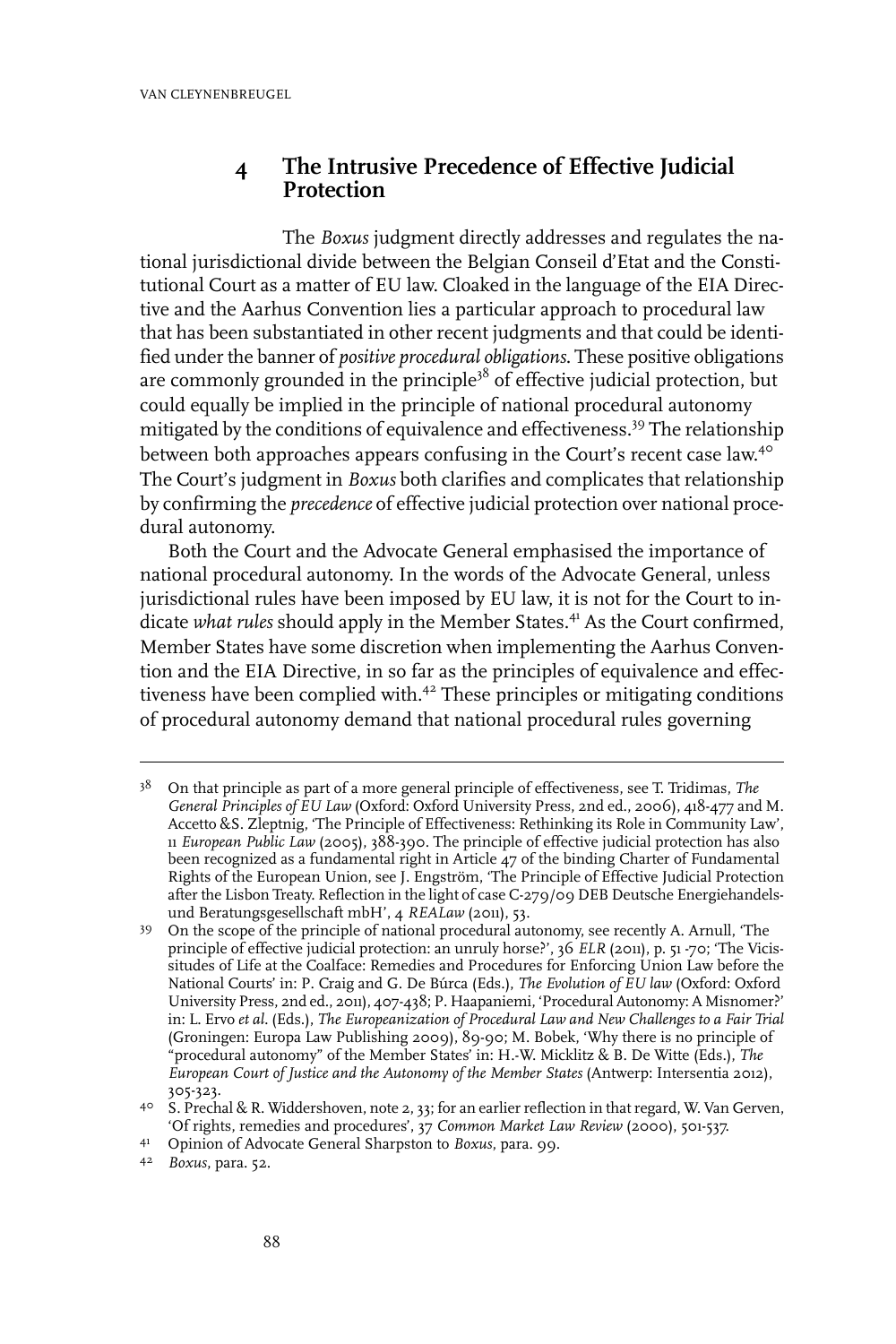remedies for safeguarding an individual's rights under EU law are no less favourable than those governing similar domestic actions and must not render practically impossible or excessively difficult the exercise of rights conferred by Union law. <sup>43</sup> Both mitigating conditions essentially incorporate *negative* obligations.<sup>44</sup> To the extent that national rules do not allow EU law based claims to be lodged, these rules should be disapplied.<sup>45</sup> In the present case, a mere 'procedural autonomy' analysis would result in the Court stating that EU law precludes national rules limiting the scope of jurisdiction of a court of law to a mere constitutionality assessment of a national legislative text, if the application of that rule would result in rendering claims based on infringements of EU participation rights impossible or excessively difficult. Disapplying that national rule would then be leaving it up to the Member States to provide an adequate solution.

The so-called negative obligation as a matter of EU law, disapplication of the rule preventing equivalence or effectiveness, is not however as clear-cut as might appear at first sight. Any negative obligation implies a more or less profound transformation of national law and therefore requires *positive* action from the national legal order in order to comply with EU law requirements.<sup>46</sup> In cases where the Court states that time-limits render an action based on EU-law ineffective, the non-application of these time-limits often requires the legislative or judicial authorities in a Member State to adopt improved, more effective time limits.<sup>47</sup> Positive action in that respect does not appear as a matter of EU law, but remains incorporated in the national regulatory autonomy of a Member State. As a result, the Court mandates national courts simply to make their systems more compatible instead of directly saying what would be compatible. In *Boxus*, the Court could comfortably have ended its analysis here, allowing

See among others, Case 33/76 *Rewe* [1976] ECR 1989, para. 5; Case 45/76 *Comet* [1976] ECR 43 2043, para. 13; Case C-312/93 *Peterbroeck* [1995] ECR I-4599, para. 12; C-430/93 and C-431/93 *Van Schijndel* [1995] ECR I-4705, para. 17; C-201/02 *Wells* [2004] ECR I-723, para. 65; Case C-432/05 *Unibet* [2007] ECR I-2271, para. 39-43; and Joined Cases C-222/05 to C-225/05 *Van der Weerd and Others* [2007] ECR I-4233, para. 28; Case C-268/06 *Impact* [2008] ECR I-2483, para. 44; Case C-63/08 *Pontin* [2009] ECR I-10467, para. 43-44; Joined Cases C-317/08, C-318/08, C-319/08 and C-320/08 *Alassini* [2010] ECR I-2213, para. 47-48. On the balancing nature of the equivalence and effectiveness requirements, S. Prechal, 'Community law in national courts: The lessons from Van Schijndel', 35 *CML Rev.* (1998), 690 referring to a procedural rule of reason.

See S. Prechal & R. Widdershoven, note 2, 39-40. <sup>44</sup>

P. Van Cleynenbreugel, 'Judge-Made Standards of National Procedure in the Post-Lisbon 45 Constitutional Framework', 37 *ELR* (2012), 92.

<sup>46</sup> S. Prechal & R. Widdershoven, note 2, 41.

See for a classic example Case C-208/90 *Emmott* [1991] ECR I-4269, para. 23 for an application 47 of the condition of effectiveness in that regard. See also M. Dougan, *National Remedies before the Court of Justice. Issues of Harmonisation and Differentation* (Oxford: Hart 2004), 274-284.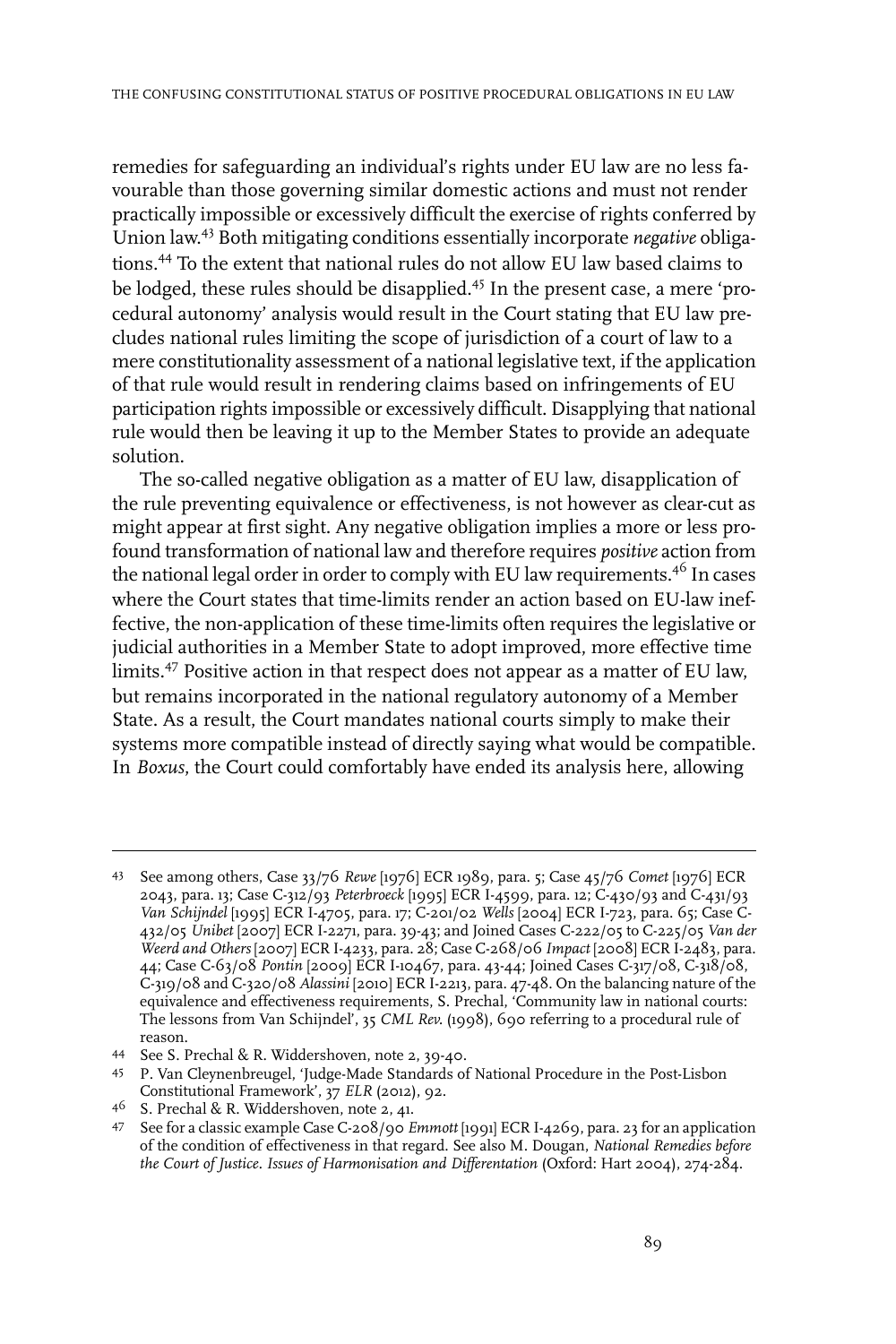the national legal order to construct the national jurisdictional division of competences in accordance with EU law requirements.<sup>48</sup>

In particular instances however, the Court felt compelled directly to limit Member States' leeway. These instances include access to justice,<sup>49</sup> the ensuing availability of a particular remedy through which the infringement of an EU right could be addressed<sup>50</sup> and an adequate procedural framework guaranteeing that access to justice would not be frustrated.<sup>51</sup> As Advocate General Sharpston argued in the context of *Boxus*, 'in order to ensure that the objectives of access to justice are achieved, it must be possible for at least one court to entertain a challenge to a specific act of national legislation on the ground that it does not fall within the exclusion  $[...]$  of Article 1(5) of the EIA Directive'.<sup>52</sup>

A common justification for this more active judicial 'access to justice' approach in the fields of access to courts, remedies and procedural rules lay in the necessities of 'effective judicial protection' across the EU Member States. EU law 'would lose *all effectiveness*, if the mere fact that a project is adopted by a legislative act which does not fulfil the conditions [laid down in Article 1(5) EIA Directive] were to make it immune to any review procedure for challenging its substantive or procedural legality'.<sup>53</sup> The epithet 'all' is important in that respect. 'All effectiveness' refers not just to a procedural rule that renders the application of an EU right impossible or excessively difficult, it refers to a *systemic* ineffectiveness should the national rule rendering review of participation obligations remain in place.<sup>54</sup> Such a systemic concern warrants more direct intervention from the Court, such as the establishment or extension of a given remedy, or, as in *Boxus*, the modification of a national procedural rule to allow a remedy to remain an adequate EU law enforcement tool. As a result, the Court felt compelled to rule that 'any national court before which an action falling within its jurisdiction is brought, would have the task of carrying out the review

<sup>&</sup>lt;sup>48</sup> For an example of the Court doing so, see Joined Cases C-317/08, C-318/08, C-319/08 and C-320/08 *Alassini* [2010] ECR I-2213, para. 62-66, allowing a Member State to introduce a mandatory out-of-court settlement system in addition to classical judicial review.

Case 222/84 *Johnston* [1986] ECR 1651, para. 17; Case 222/86 *Heylens* [1987] ECR 4097, para. 49 14 serve as the foundational cases in that regard. See also Joined Cases C-87/90 to  $\overline{C}$ -89/90 *Verholen and Others* [1991] ECR I-3757, para. 24; Case C-13/01 *Safalero* [2003] ECR I-8679, para. 50.

<sup>&</sup>lt;sup>50</sup> For an overview, W. van Gerven, 'Toward a coherent constitutional system within the European Union', 2 *European Public Law* (1996), 96-98. A recent application in the field of remedies concerns Case C-268/06 *Impact* [2008] ECR I-2483, in which the Court referred to the notion of procedural disadvantages (para. 51) to extend the scope of an available remedy.

<sup>51</sup> See on that matter P. Van Cleynenbreugel, 'Transforming Shields into Swords. The VEBIC judgment, adequate judicial protection standards and the emergence of procedural heteronomy in EU law', 18 *Maastricht Journal of European and Comparative Law* (2011), 531-539.

<sup>&</sup>lt;sup>52</sup> Opinion of Advocate General Sharpston in *Boxus*, para. 99.

*Boxus*, para. 53. <sup>53</sup>

Cf. the reference to procedural disadvantages in Case C-268/06 *Impact*, note 50. <sup>54</sup>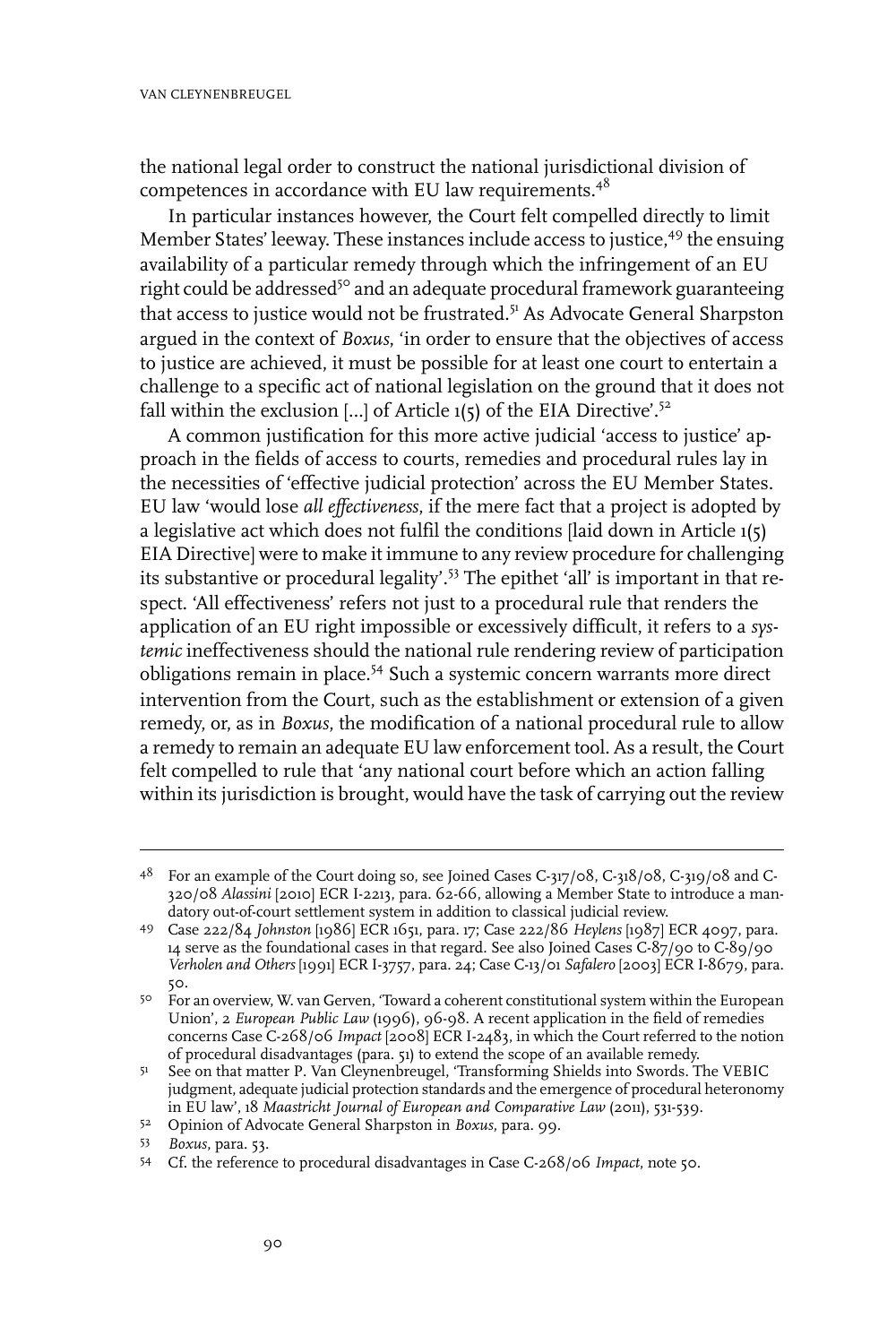whether a legislative act falls within the scope of Article 1(5) EIA Directive'.<sup>55</sup> As a result, national courts are directly obliged to carry out this review as a matter of EU law. Since 'effective judicial protection' constitutes a directly valid extension of EU law itself, the scope of national procedural autonomy, a principle applied in the *absence* of EU law on the matter, <sup>56</sup> is limited.

As an extension of EU law itself, 'effective judicial protection' necessarily *precedes* any discussion on national procedural autonomy and mitigating conditions of equivalence and effectiveness. The Court establishes a particular obligation that needs to be translated into national legal orders as a matter of effective judicial protection. Although the Court does not always appear consistent in that regard and seems to place effective judicial protection and national procedural autonomy on an equal footing,<sup>57</sup> *Boxus*'reference to 'all effectiveness' demonstrates that some standards of what constitutes adequate necessarily precede the traditional analysis grounded in national procedural autonomy.<sup>58</sup> Despite once again relying on the condition of effectiveness,<sup>59</sup> the latter should not be construed as a mere mitigating autonomy condition. Effectiveness rather refers to minimum standards of adequate procedure required as a matter of EU law. The ability of at least one national court to assess whether or not a legislative act falls within the Article 1(5) exception and to disapply a validated legislative act constitutes such a standard. The 'autonomy' left to national legal orders in designing these rules would thus be confined to 'implementing' or 'transposing' the judicially-established procedural obligation into national law.<sup>60</sup> The Court thus *entitles* itself to carving out the minimum standards of adequateness on the organisation of national judicial review. In so doing, it directly aims to operationalise the EU's rule of law in the national procedural context. $61$ 

*Boxus* confirms this precedence. The judgment subsequently relies on that precedence to intervene even further in the national division of jurisdictional competences. The Court proposed the disapplication of the legislative act not

*Boxus*, para. 54-55.

 $56$  See for that argument in the context of access to justice in environmental law matters, J. Jans & H. Vedder, note 8, 229.

<sup>57</sup> S. Prechal & R. Widdershoven, note 2, 45, derive that argument from the Court's reference to effective judicial protection *in addition to* national procedural autonomy in Case C-12/08 *Mono Car Styling SA, in liquidation v. Dervis Odemis and Others* [2009] ECR I-6653, para. 49, in which the Court refers to among others Case C-13/01 *Safalero* [2003] ECR I-8679, para. 49-50. It could nevertheless be argued that the Court in *Safalero* hinted at the right to effective judicial protection's precedence over national procedural autonomy.In that case, it structured effective judicial protection requirements as additional limiting structures on national procedural autonomy claims.

*Boxus*, para. 53. <sup>58</sup>

On the confusing scope of effectiveness, see J. Lindholm, *State Procedure and Union Rights. A* 59 *Comparison of the European Union and the United States* (Stockholm:Iustus Forlag 2007), 127- 149.

<sup>&</sup>lt;sup>60</sup> P. Van Cleynenbreugel, note 51, 542-544.

<sup>&</sup>lt;sup>61</sup> S. Prechal & R. Widdershoven, note 2, 46.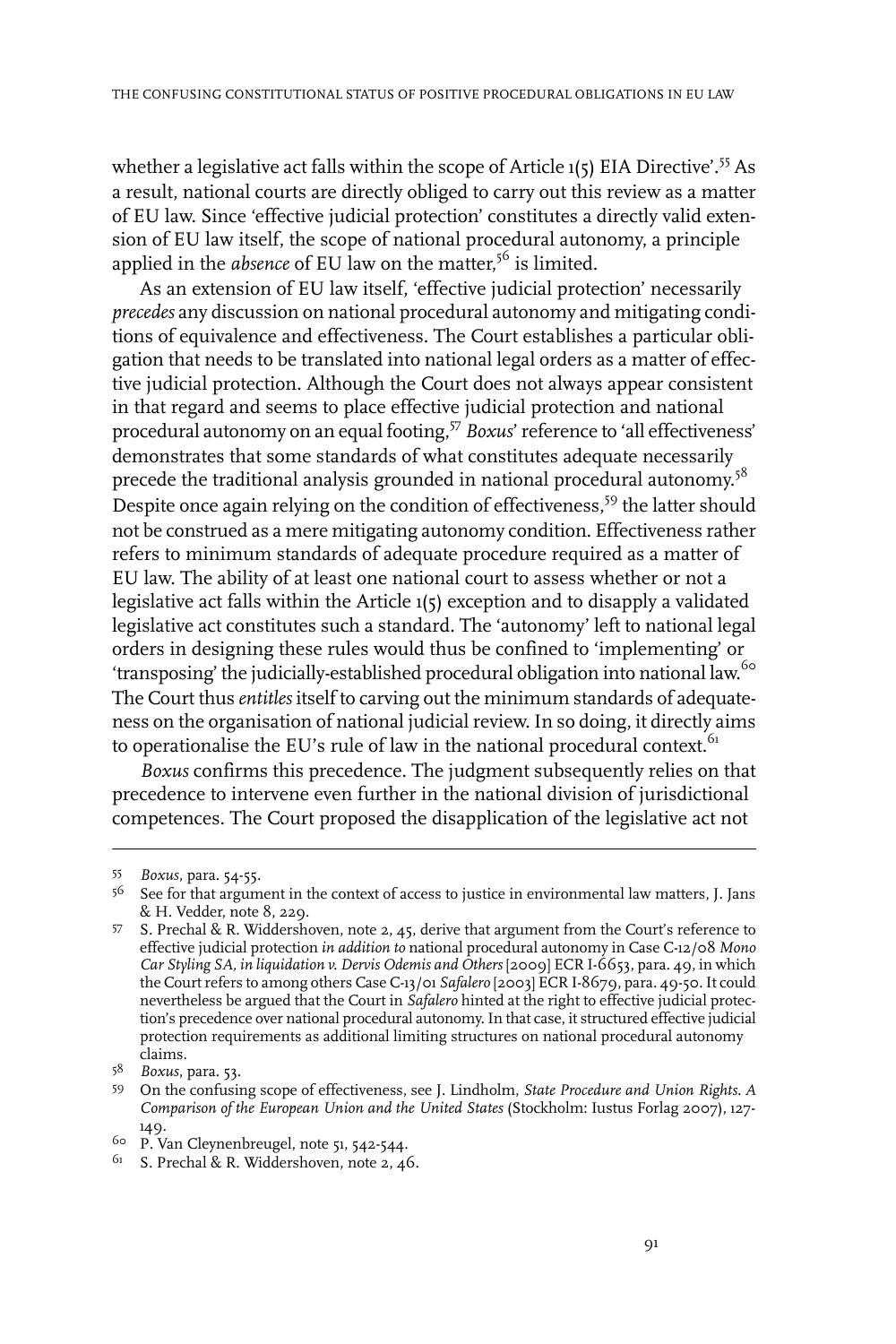falling within the scope of the Article 1(5) exception, in order to allow the Conseil d'Etat to proceed with its review.<sup>62</sup> In so doing, the Court moved beyond the mere problem of 'access to justice' and expressed its opinion on how national procedure should be regulated. Although it did not directly and definitively determine the division of jurisdiction between the Conseil d'Etat and the Constitutional Court as a matter of Belgian law, it directly hinted at an adapted division of tasks imposed by EU law. Instead of merely stating that at least one national judge should be able to review compliance with the consultation and participation obligations reflected in the EIA Directive, it chose to clarify that national institutional choice itself by mandating the national judge to disapply national validating legislative acts. The Court's preference to 'disapply' national law resembles the strong worded claim to primacy evoked in the *Simmenthal* judgment.<sup>63</sup> In *Simmenthal* and its progeny, the Court mandated the disapplication of a particular national *procedural* rule.<sup>64</sup> Disapplication would have been *necessary and sufficient* to guarantee the effective application of EU law in the shadow of national procedural autonomy. *Boxus* on the contrary mandated the disapplication of a *substantive* legislative rule in order for the procedural framework to operate in conformity with EU law. Disapplication here constitutes a *necessary but insufficient* attribute to materialise the effective application of EU law. It directly supports the Court in enabling a positive procedural obligation to be implemented by national judges.

The precedence of effective judicial protection over national procedural autonomy reflected in *Boxus* does not however explain in what instances the Court should rely on effective judicial protection or national procedural autonomy arguments. It has been suggested that the Court relies on effective judicial protection arguments in cases where access to national courts is at stake. In other cases, a national procedural autonomy analysis would suffice.<sup>65</sup> *Boxus* essentially blurs that distinction. In *Boxus*, the applicants still had access to a court and could still apply to have the legislative measure annulled. At the same time however, the projected *scope* or *intensity* of judicial review was potentially in conflict with EU law. According to the abovementioned suggestion, *Boxus* should have been resolved by reference to national procedural autonomy

<sup>&</sup>lt;sup>62</sup> *Boxus*, para. 55 and 56.

<sup>&</sup>lt;sup>63</sup> Opinion, para. 101, footnote 41. Case 106/77 Simmenthal [1978] ECR 629. On the interaction between Simmenthal and national procedural autonomy, see also W.W. Geursen, 'Handhaving van het objectieve gemeenschapsrecht via het effectiviteitsbeginsel vs. subjectieve rechtsbescherming via het nationaalrechtelijke verbod op reformatio in peius', *NTER* (2009), 137-138.

<sup>&</sup>lt;sup>64</sup> See Simmenthal, para. 21. A recent example in that regard includes Case C-119/05 Lucchini [2007] ECR I-6199, para. 61.

 $65$  J. Engström, note 38, 63. Other cases mainly refer to limitation rules, evidence rules etc. The distinction between EU and national competences would in that constellation reflect the interaction between EU remedies and complementary national remedies, see A. Adinolfi, 'The "Procedural Autonomy" of Member States and the Constraints stemming from the ECJ's case law: is judicial activism still necessary?' in: H. W. Micklitz & B. De Witte (Eds.), note 39, 298.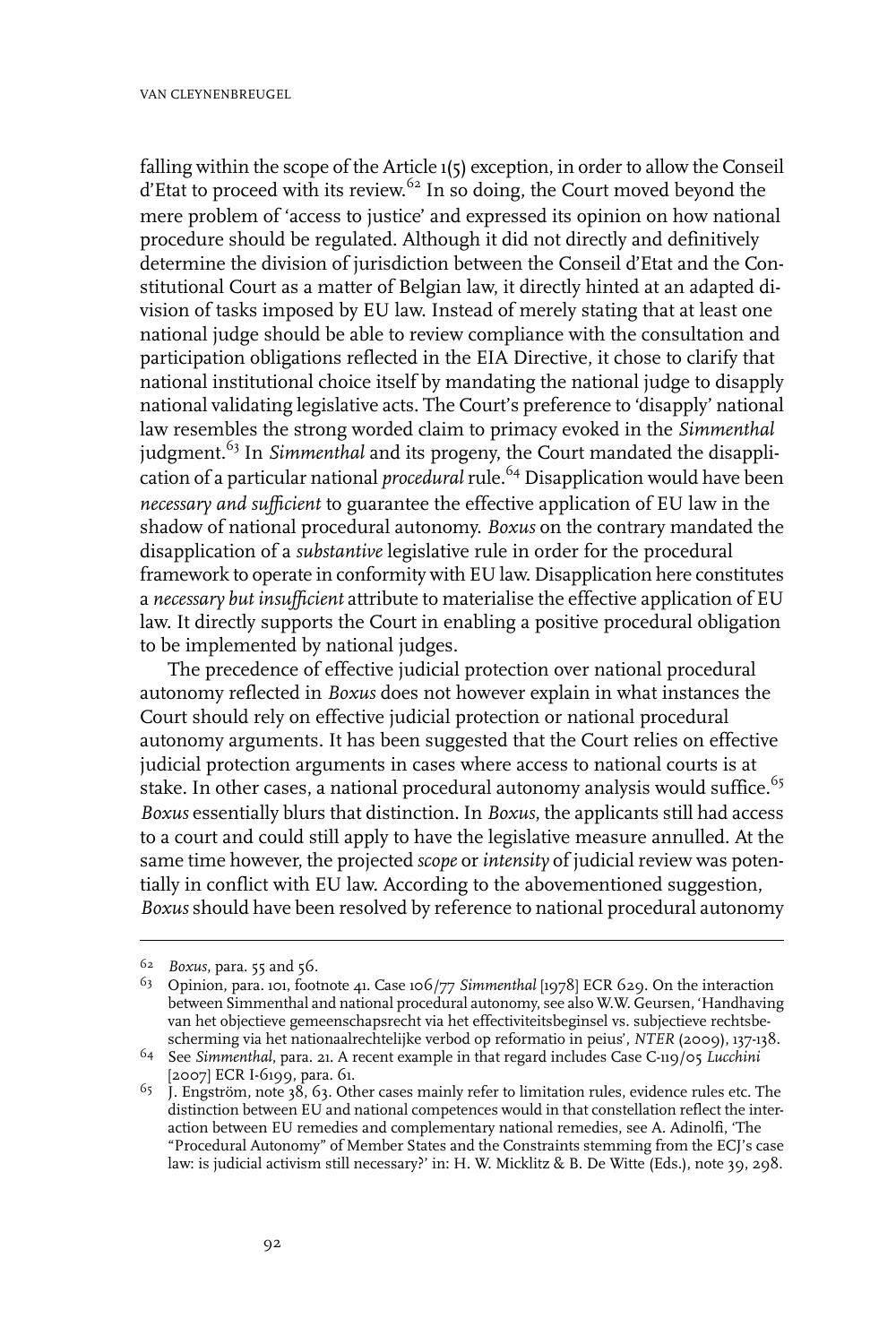arguments. Although the Court does formally refer to national procedural autonomy, the actual interference with national procedural law as proposed in the judgment suggests an approach grounded in preceding effective judicial protection conditions. As a result, the distinction between effective judicial protection and national procedural autonomy grows increasingly vague and appears once again to be more interchangeable than ever.<sup>66</sup> From that perspective, *Boxus* seems to present an invitation for future judgments to impinge even more on national procedural competences.

### **5 Positive Procedural Obligations in Search for Constitutional Coherence**

The judicial imposition of positive procedural obligations as a direct extension of EU law is not necessarily problematic or illegitimate.<sup>67</sup> In many instances, the Court basically restates EU law obligations already incorporated in secondary legislation.<sup>68</sup> *Boxus* is no exception in that regard. The Court interprets the obligation imposed on national legal orders by the EIA Directive to organise review proceedings into an obligation for national *judges* to effectuate that review, even in cases where national law would not allow for that review to take place. In so doing, the Court mainly expounds on EU law already reflected in the EIA Directive. More problematic however, is the Court's direct imposition of an additional, entirely judge-made, obligation on national judges mandating the disapplication of national legislative provisions. In those instances, a clear and concrete constitutional basis should support the Court's intervention in the national procedural realm.<sup>69</sup> *Boxus* demonstrates that the Court increasingly pays attention to outlining particular constitutional bases. Different constitutional bases would justify a variety of judicial intervention techniques and would tailor the scope and intensity of either effective judicial protection or national procedural autonomy claims to particular constitutional

<sup>&</sup>lt;sup>66</sup> That argument could also be read in Case C-286/06 *Impact* [2008] ECR I-2483, para. 47. See also J. Engström, note 38, 60.

 $^{67}$  For an argument that the Court should even take a more pro-active stance in particular sectors, see H.W. Micklitz, 'The ECJ between the individual and the Member States – A Plea for a judge-made European law on remedies' in: H. W. Micklitz & B. De Witte (Eds.), note 39, 392- 400 for a proposal along economic, social and citizenship lines.

<sup>&</sup>lt;sup>68</sup> See Case C-439/08 *Vebic*, judgment of 7 December 2010, not yet reported, para. 64; Case C-69/10 *Samba Diouf*, judgment of 28 July 2011, not yet reported, para. 70 for recent examples.

 $69$  That is at least the Court's well-established case law in relation to the constitutional necessity of a Treaty basis for legislative action at the EU level. Opinion 2/00, [2001] ECR I-9713, para. 5. See also Case C-166/07 *European Parliament v. Council* [2009] ECR I-7135, para. 42 for an expounding of that requirement. For background information, K. Bradley, 'Powers and Procedures in the EU Constitution: Legal Bases and the Court' in: P. Craig & G. De Búrca, note 39, 83-109.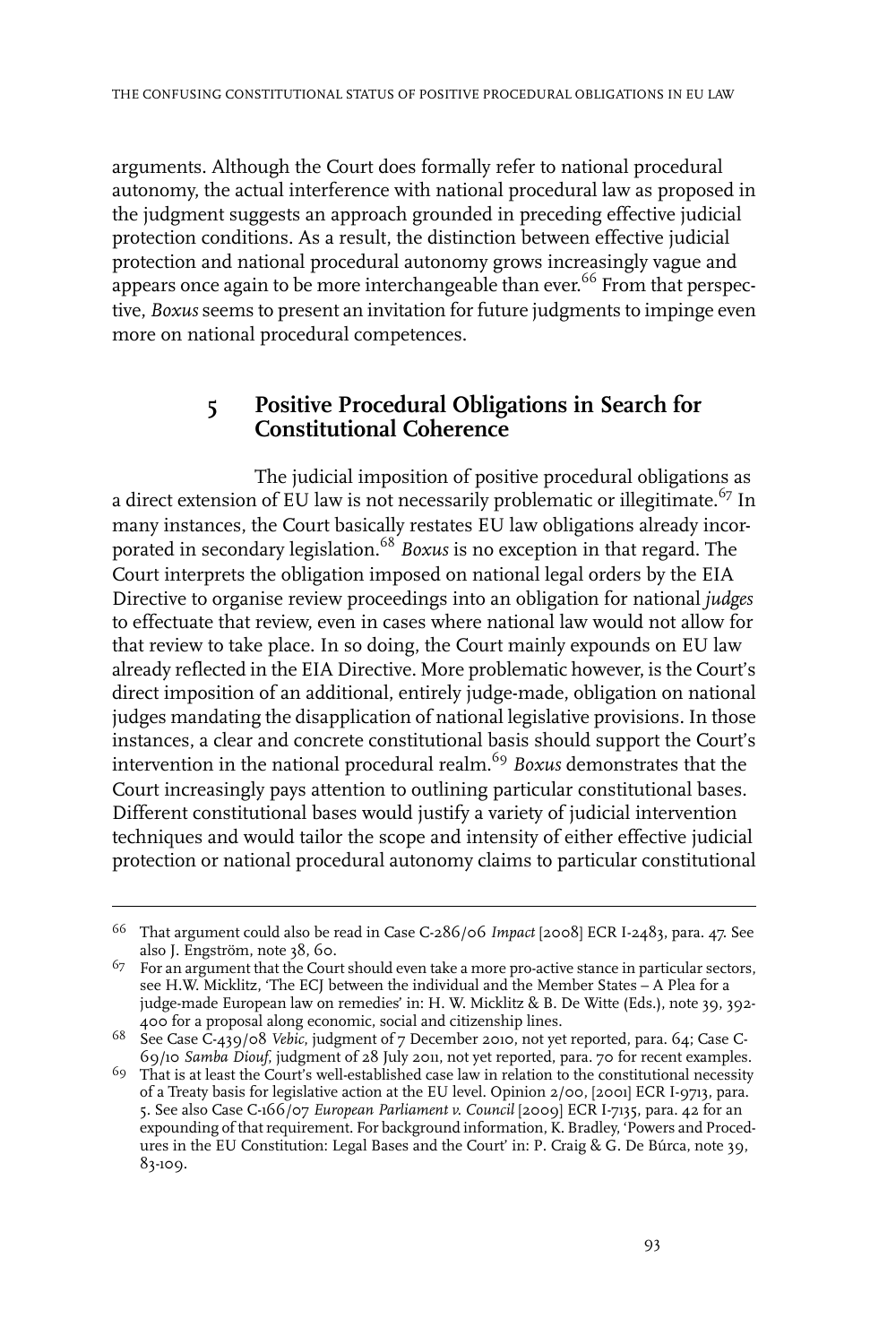provisions. This section examines the way in which that constitutional framework is taking shape, the extent to which *Boxus* contributes to its establishment and the remaining gaps and uncertainties in that regard.

The most general constitutional basis to justify positive procedural obligations can be found in Article 19(1) TEU. That provision mandates the Court of Justice to apply the law and orders the Member States to provide remedies sufficient to ensure effective legal protection in the fields covered by Union law. Whilst it incorporates the general principle of effective judicial protection, the provision does not directly mandate the Court to take action in that regard.<sup>70</sup> Article 47 of the Charter of Fundamental Rights in the European Union (CFR) nevertheless complements Article 19 TEU by reflecting a more direct mandate. Article  $47$  CFR basically incorporates and extends<sup>71</sup> the 'fair trial' guarantees of Article 6 of the European Convention on Human Rights and Fundamental Freedoms (ECHR). The European Court of Human Rights has not refrained from reading positive procedural obligations in that provision.<sup>72</sup> Although the ECHR is not yet binding on the European Union, the Charter is by virtue of Article 6(2) TEU.<sup>73</sup> Since the ECHR provides a direct basis for the interpretation of the Charter, the latter could provide the Court with a constitutional basis to impose positive obligations on national courts in ensuring the right to an effective judicial remedy. <sup>74</sup> It is therefore no surprise that the Charter presents a grateful opportunity for a Court prone to establish positive procedural obligations. In *DEB*, the Court directly relied on Article 47(3) CFR and on the case law of the European Court of Human Rights in relation to Article 6 ECHR to assess whether or not a legal person should be entitled to legal aid. It held that national legal orders could not per se exclude the granting of legal aid to legal

Article 19(1) merely states that Member States shall provide remedies sufficient to ensure effec-70 tive legal protection in the fields covered by Union law, rather than referring to the Court guiding the Member States in that regard.

Charter of Fundamental Rights of the European Union, March 30, 2010, [2010] OJ C 83/02, 71 389. See *Text of the explanations of the Charter of Fundamental Rights of the European Union*, 2007 O.J. (C303), 17, at 30., directly referring to administrative law matters in addition to civil and criminal procedures covered by the ECHR.

For an introductory overview, see A. Mowbray, *The Development of Positive Obligations under* 72 *the European Convention of Human Rights by the European Court of Human Rights*, (Oxford: Hart 2004), 97-125.

 $73$  See Article  $6(2)$  TEU holding that The Union shall accede to the European Convention for the Protection of Human Rights and Fundamental Freedoms. Such accession shall not affect the Union's competences as defined in the Treaties; see in general J.P. Jacqué, 'The Accession of the European Union to the European Convention on the Protection of Human Rights and Fundamental Freedoms', 48 *CML Rev.* (2011), 995-1023; see also T. Lock, 'EU accession to the ECHR: implications for the judicial review in Strasbourg', 35 *ELR* (2010), 797-798.

Depending on how far the scope of the Charter affects national law, see on that problem, P. 74 Eeckhout, 'The EU Charter of Fundamental Rights and the Federal Question', 39 *CML Rev.* (2002), 945-994 and S. Prechal, 'Competence Creep and General Principles of Law', 3 *REALaw* (2010), 9 and 20.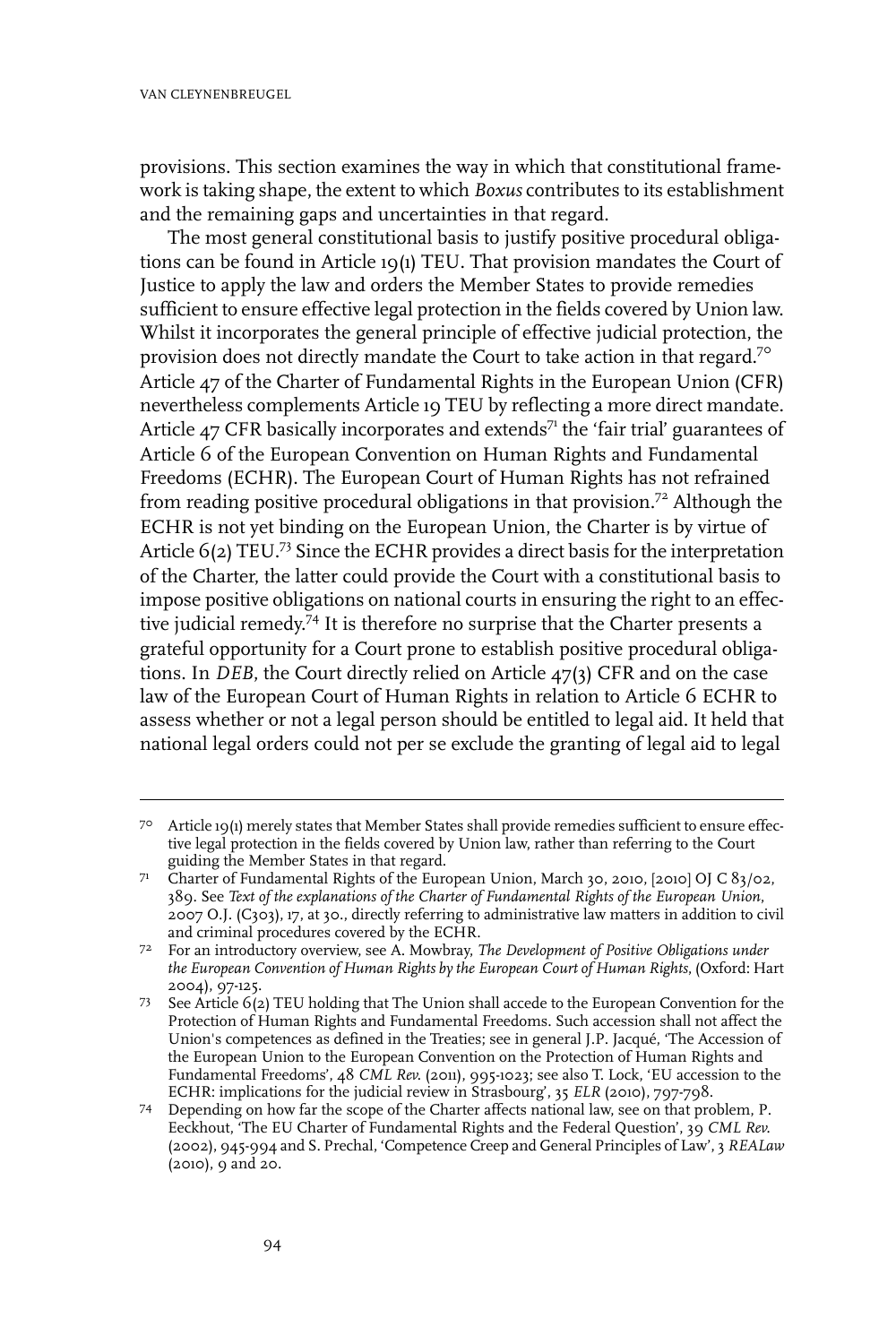persons that do not serve a public interest.<sup>75</sup> The Charter thus provided a direct source of obligation for the Member States and confined their autonomy in that regard. A similar approach was taken in the *Chalkor* judgment. In that case, the Court relied on Article 47 CFR to assess the constitutionality of the supranational judicial review system in the field of competition law. The judgment unequivocally stated that the obligations reflected in Article 6 ECHR also pervade EU law through Article 47 CFR.<sup>76</sup> As a result, the Court considers itself backed by the ECHR when it interprets the Charter's provisions.

*Boxus* does not refer to the Charter or the ECHR at all. Instead it finds the existence of positive obligations in the right to judicial review reflected in the 1998 Aarhus Convention. That Convention, to which both the EU and all 27 Member States are parties,<sup>77</sup> directly refers to requirements of access to justice in Article 9. As all Members to the Convention are required to implement that provision, both the EU and its Member States have taken action to accommodate judicial review. $^{78}$  That also follows from Article 216(2) TFEU, which states that agreements concluded by the Union are binding upon the institutions of the Union and on its Member States. The Court relied on these binding characteristics directly to infer positive obligations on Member States' legal systems even outside the scope of harmonised EU legislation.<sup>79</sup> The Court's judgment in *Lesoochranárske*is a case in point.In that judgment, the Court mandated national courts to 'interpret, to the fullest extent possible, the procedural rules relating to the conditions to be met in order to bring administrative or judicial proceedings in accordance with the objectives [of the Aarhus] convention and the objective of effective judicial protection of the rights conferred by European Union

Case C-279/09 *DEB Deutsche Energiehandels- und Beratungsgesellschaft*, judgment of 22 75 December 2010, not yet reported, para. 45 and 59; see also J. Engström, note 38, 61 on the potential role of Article 47 in future cases.

Case C-386/10 P *Chalkor AE Epexergasias Metallon v. European Commission*, judgment of 8 76 December 2011, not yet reported, para. 51.

See for an overview of Members, http://treaties.un.org/Pages/ViewDetails.aspx?src= 77 TREATY&mtdsg\_no=XXVII-13&chapter=27&lang=en.

 $^{78}$  See at the EU level, Regulation 1367/2006 on the application of the provisions of the Aarhus Convention on Access to Information, Public Participation in Decision-Making and Access to Justice in Environmental Matters to Community institutions and bodies [2006] O.J. L 264, 13. Directive 2003/35/EEC, note 5 incorporates the Aarhus Convention's principles into particular harmonized fields of environmental law.In addition, national legal orders had to adopt measures of their own in areas not covered by these instruments.

In particular, Article 9(3) Aarhus Convention states that *[i]n addition and without prejudice to* 79 *the review procedures referred to in paragraphs 1 and 2 above, each Party shall ensure that, where* they meet the criteria, if any, laid down in its national law, members of the public have access to ad*ministrative or judicial procedures to challenge acts and omissions by private persons and public authorities which contravene provisions of its national law relating to theenvironment.* As that provision mandates national systems to outline conditions for members of the public to have access, that provision cannot as such be read to incorporate specific requirements with which these conditions have to comply. The Court nevertheless read particular conditions into that provision in Case C-240/09 *Lesoochranárske zoskupenie*, judgment of 8 March 2011, not yet reported.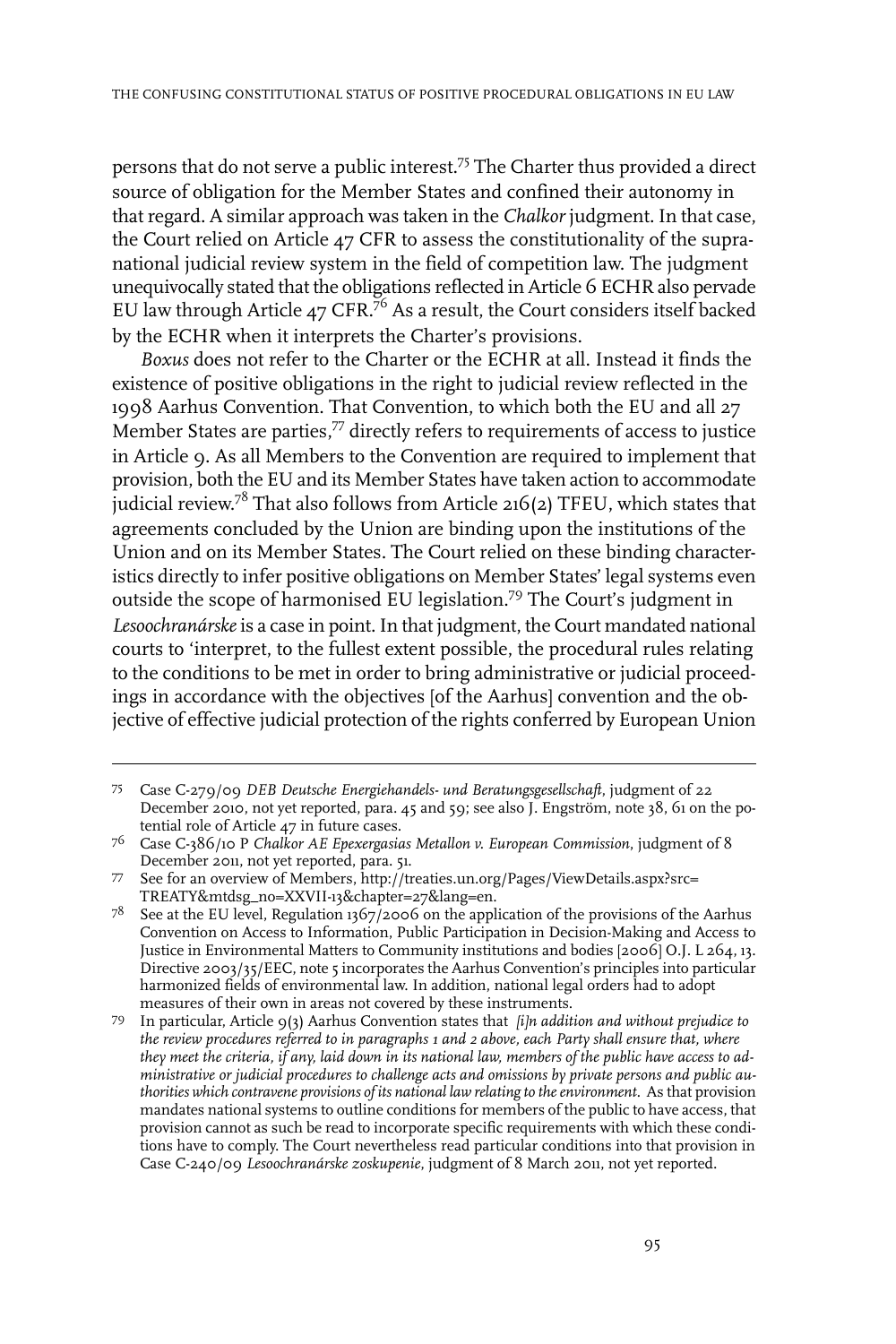law'.<sup>80</sup> National courts had to entertain this interpretation as a matter of EU law in order to enable an environmental protection organisation to challenge before a court a decision taken following administrative proceedings liable to be contrary to European Union environmental law.<sup>81</sup> EU law imposed such an obligation, even though the particular Aarhus Convention, Article 9(3), had no direct effect.<sup>82</sup> The Aarhus Convention therefore provides an additional constitutional foundation for the Court to identify new obligations. *Boxus* concerned Article 9(2), which imposes a direct obligation on Convention states to organise judicial review of the participation rights incorporated in the Convention. $83$  As that provision itself incorporates specific obligations, it most certainly serves as a constitutional basis allowing the Court to impose particular obligations on national judges. Although the Court does not refer to the Charter in *Boxus*, the right to an effective judicial remedy or the principle of effective judicial protection incorporated therein could also be said to provide a general constitutional foundation in the light of which the Aarhus Convention should be interpreted. The Court's *Lesoochranárske* judgment at the very least seems to support that claim.

In addition to its reliance on an international instrument, *Boxus* referred to secondary Union legislation in support of the establishment of positive procedural obligations. In other recent cases, the Court has been equally eager to couple vague fundamental rights provisions to more concrete EU law provisions reflecting the more general obligations imposed on national legal orders. In *Samba Diouf*, the Court relied on Article 47 CFR as an interpretive aid to identify the scope of review against particular national asylum application decisions governed by Directive 2005/85/EC.<sup>84</sup> In the specific context of the harmonised asylum procedure, Article 47 CFR operationalised an otherwise vague Directive provision.<sup>85</sup> In *Vebic*, the Court interpreted competition law enforcement Regulation 1/2003 in such a way as incorporating an obligation for national competition authorities to participate against their own decisions. In that case, the Court did not directly refer to the Charter, but merely stated

Case C-240/09 *Lesoochranárske zoskupenie*, judgment of 8 March 2011, not yet reported, para. 80 52.

Case C-240/09 *Lesoochranárske zoskupenie*, judgment of 8 March 2011, not yet reported, para. 81 52.

<sup>&</sup>lt;sup>82</sup> See J. Jans, 'Who is the Referee? Access to Justice in a Globalised Legal Order', 4 *REALaw* (2011), 85-97; J. Jans & H. Vedder refer to a 2003 Commission proposal to bring harmonization in these matters as politically dead, see note 8, 236.

<sup>&</sup>lt;sup>83</sup> See also Recital 11 Directive 2003/35/EEC, note 5, which directly grounds the scope of judicial review entertained at the national levels as a matter of EU law in the Articles 9(2) and (4) Aarhus Convention.

 $84$  Directive 2005/85/EC of 1 December 2005 on minimum standards on procedures in Member States for granting and withdrawing refugee status, O.J. 2005, L 326, 13. Case C-69/10 *Samba Diouf*, judgment of 28 July 2011, not yet reported, para. 45, 46 and 70.

<sup>&</sup>lt;sup>85</sup> Case C-69/10 *Samba Diouf*, judgment of 28 July 2011, not yet reported, para. 34 and 49.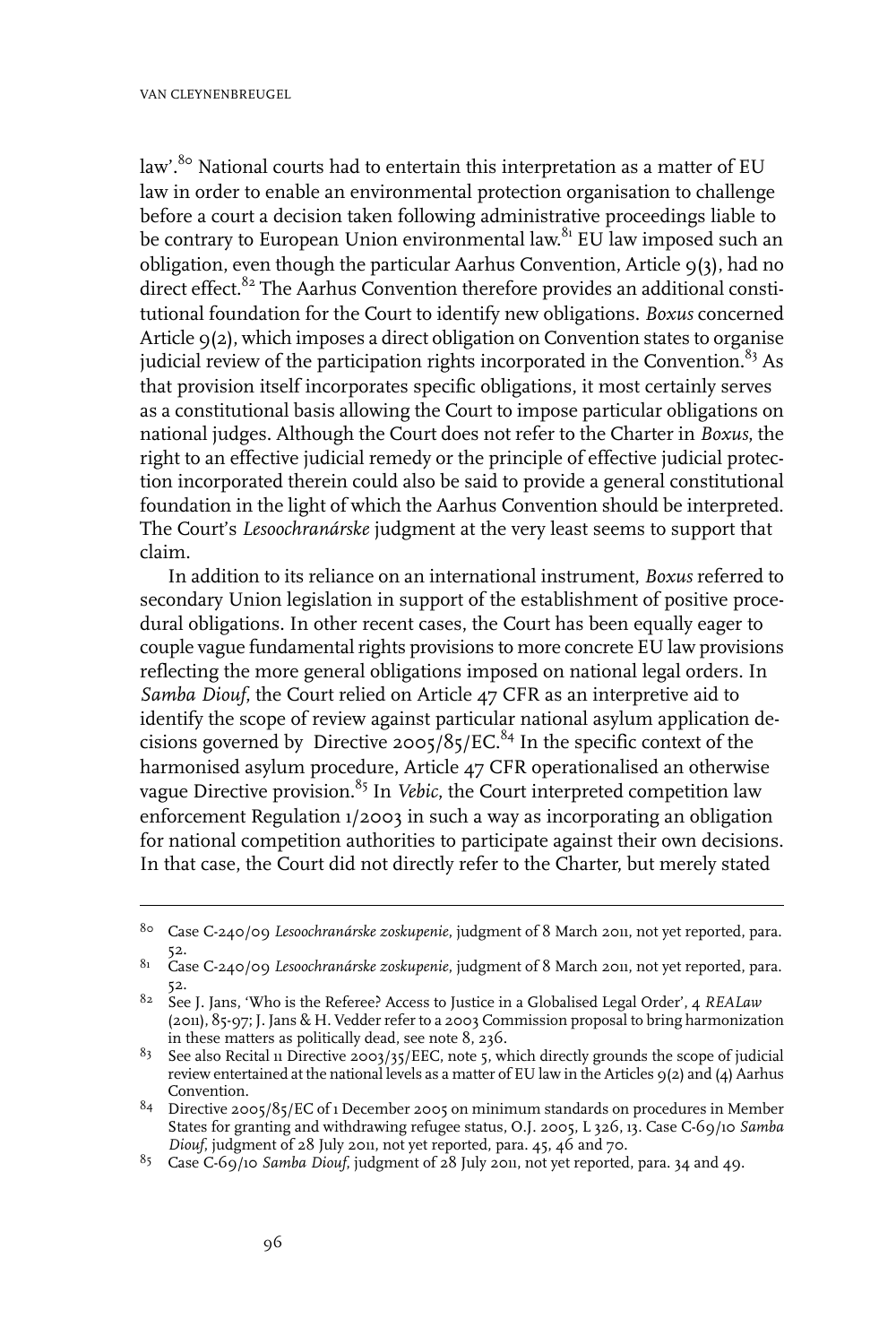that this obligation was necessary to effectively ensure that fundamental rights were observed at the national level.<sup>86</sup> The Court provided a 'constitutional' interpretation of EU law and read new obligations reflective of the Charter of Fundamental Rights into secondary EU law provisions. As a result of this interpretation, the scope of autonomy left to Member States is confined to the interpretation of these provisions. The Charter and the principle of effective judicial protection included therein indirectlyenable procedural obligations reflected in secondary Union legislation to be more readily transposed into national judicial practice. *Boxus* reflects a similar reasoning. The Court interpreted Article 10(a) EIA Directive in the light of Article 9(2) Aarhus Convention. From that interpretation, the Court derived a specific positive obligation enabling national judges to assess and potentially disapply a national legislative act. The Aarhus Convention indirectly provided a foundation allowing the Court to expound on the procedural obligations reflected in the EIA Directive.

*Boxus* firmly establishes the constitutional foundation status of Article  $q(2)$ Aarhus Convention and equally confirms that the Court feels more comfortable identifying positive procedural obligations if and when secondary Union legislation outlines a basic procedural framework that requires implementation or transposition in the national legal orders. The following table highlights the different constitutional foundations identified and their impact on the scope of effective judicial protection and national procedural autonomy arguments:

| <b>Constitutional founda- Specific supporting</b>                                                     |                                                                    | <b>National</b>      | <b>Effective</b> judicial                             |
|-------------------------------------------------------------------------------------------------------|--------------------------------------------------------------------|----------------------|-------------------------------------------------------|
| tion                                                                                                  | foundations                                                        | procedural           | protection                                            |
|                                                                                                       |                                                                    | autonomy             |                                                       |
| Article 19(1) TEU; Arti- ECHR (DEB)<br>cle 47 CFR                                                     |                                                                    | confined             | preceding positive<br>obligations                     |
| Article 47 CFR + sec-secondary Union leg-confined<br>ondary legislation                               | islation (Vebic, Samba<br>Diouf                                    |                      | preceding positive<br>obligations                     |
| specific international Aarhus convention<br>instruments (Article<br>$216(2)$ TFEU)                    | (Lesoochranárske)                                                  | confined             | preceding positive<br>obligations                     |
| specific international Aarhus Convention<br>instrument + second- and EIA Directive<br>ary legislation | (Boxus)                                                            | confined             | preceding positive<br>obligations                     |
| Article 19(1) TEU in 'absence of interven-<br>absence of direct EU<br>intervention                    | tion' test? (Rosado<br>Santana, Inter Environ-<br>nement Wallonie) | basic prin-<br>ciple | primacy trigger +<br>embedded positive<br>obligations |

<sup>86</sup> Case C-439/08 *Vebic*, judgment of 7 December 2010, not yet reported, para. 64.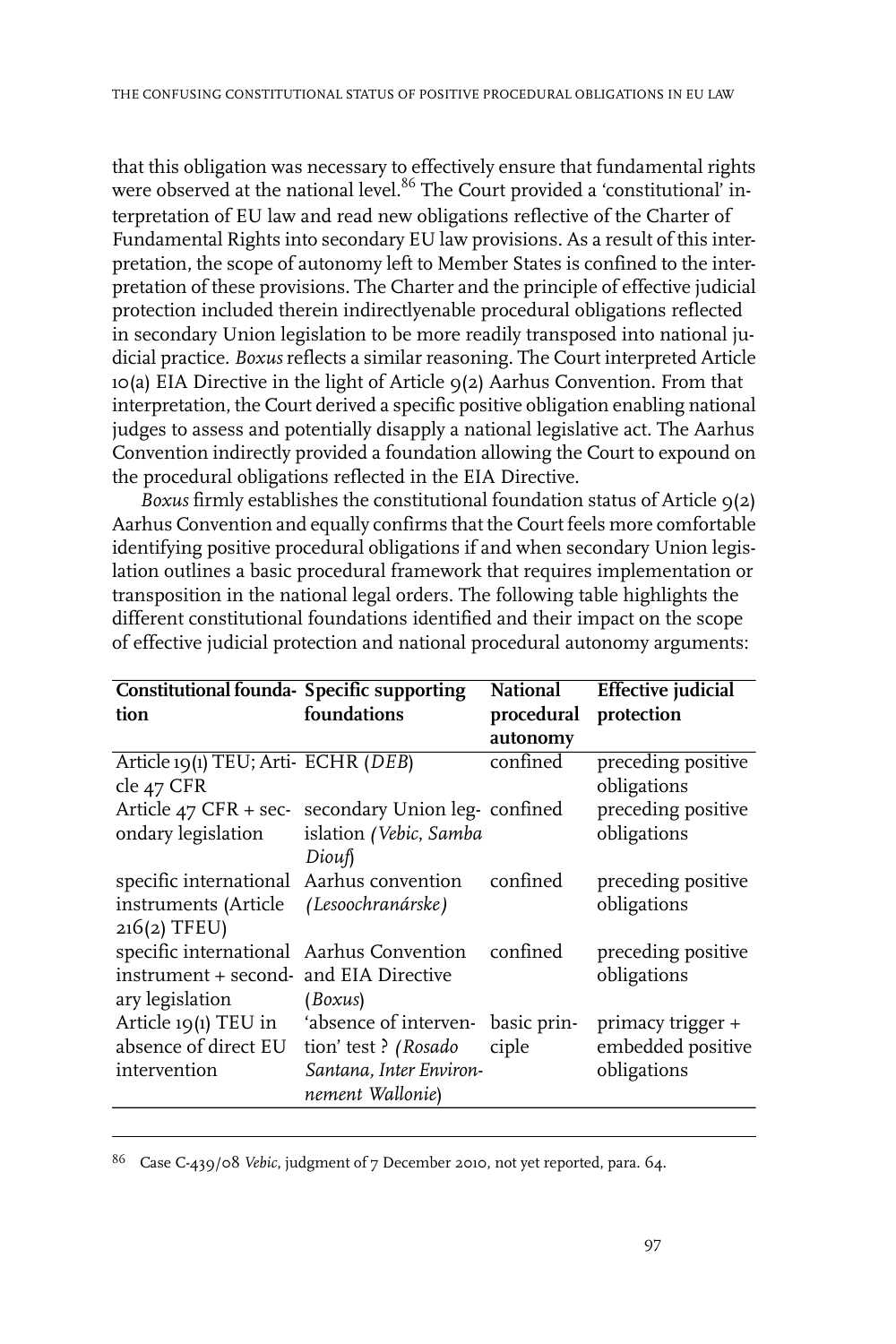The abovementioned table shows that the Court quite consistently $^{87}$  aims to ground its identification of positive procedural obligations in both constitutional and secondary Union law provisions. To the extent that a specific international instrument and/or secondary Union legislation containing a reference to effective judicial review can be found, the Court feels more ready to extend the scope of EU law by identifying positive procedural obligations confining the scope of national procedural autonomy. These obligations necessarily precede any discussion on procedural autonomy and equivalence or effectiveness considerations relied on in that regard. In the absence of specific international instruments or supporting secondary legislation, the Court does not however shy away from directly relying on the Charter to infer procedural obligations or to assess existing systems of judicial review. In those instances however, the Court implicitly relies on the provisions and case law surrounding the ECHR as an additional foundation to flesh out positive obligations reflected in the Charter. National procedural autonomy arguments only come into play when no EU procedural intervention could be detected or when all positive obligations inferred from EU law have already been complied with.

Whilst the abovementioned table demonstrates the wide variety of constitutional alternatives reflected in recent case law, it leaves two questions unanswered. The first question concerns the division ofroles between the different types of effective judicial protection claims. It is unclear whether or not the Court chooses to rely on the Charter as a general source of procedural obligations only if no concrete international instrument and/or secondary legislation is available. On the one hand, the Court's references in *DEB* and *Chalkor* appear to suggest that this is the case. The total absence of references to the Charter in *Vebic*, *Lesoochranárske*and *Boxus* on the other hand do not however directly support that claim. Although it could be reasonably assumed that the Court relies on the most specific explication of fundamental rights in the context of a case, the actual extent of the Charter's reach in that regard remains uncertain.

The second question concerns the determination of concrete constitutional boundaries between effective judicial protection and national procedural autonomy arguments. Although *Boxus* demonstrated that the Court is willing to extend the scope and realm of its effective judicial protection obligations, national procedural autonomy played a subsidiary role in the Court's reasoning.<sup>88</sup> Some recent cases even grant a leading role to national procedural autonomy. In *Rosado Santana*, the Court referred to national procedural autonomy in a case on time limits governing proceedings against the outcome of competitions

*Vebic* is an exception in that regard, as the Court only vaguely refers to fundamental rights in 87 that respect. The Advocate General referred to the ECHR in his opinion, see Opinion of Advocate General Mengozzi in Case C-439/08 *Vebic*, judgment of 7 December 2010, not yet reported, para. 84.

*Boxus*, para. 52. <sup>88</sup>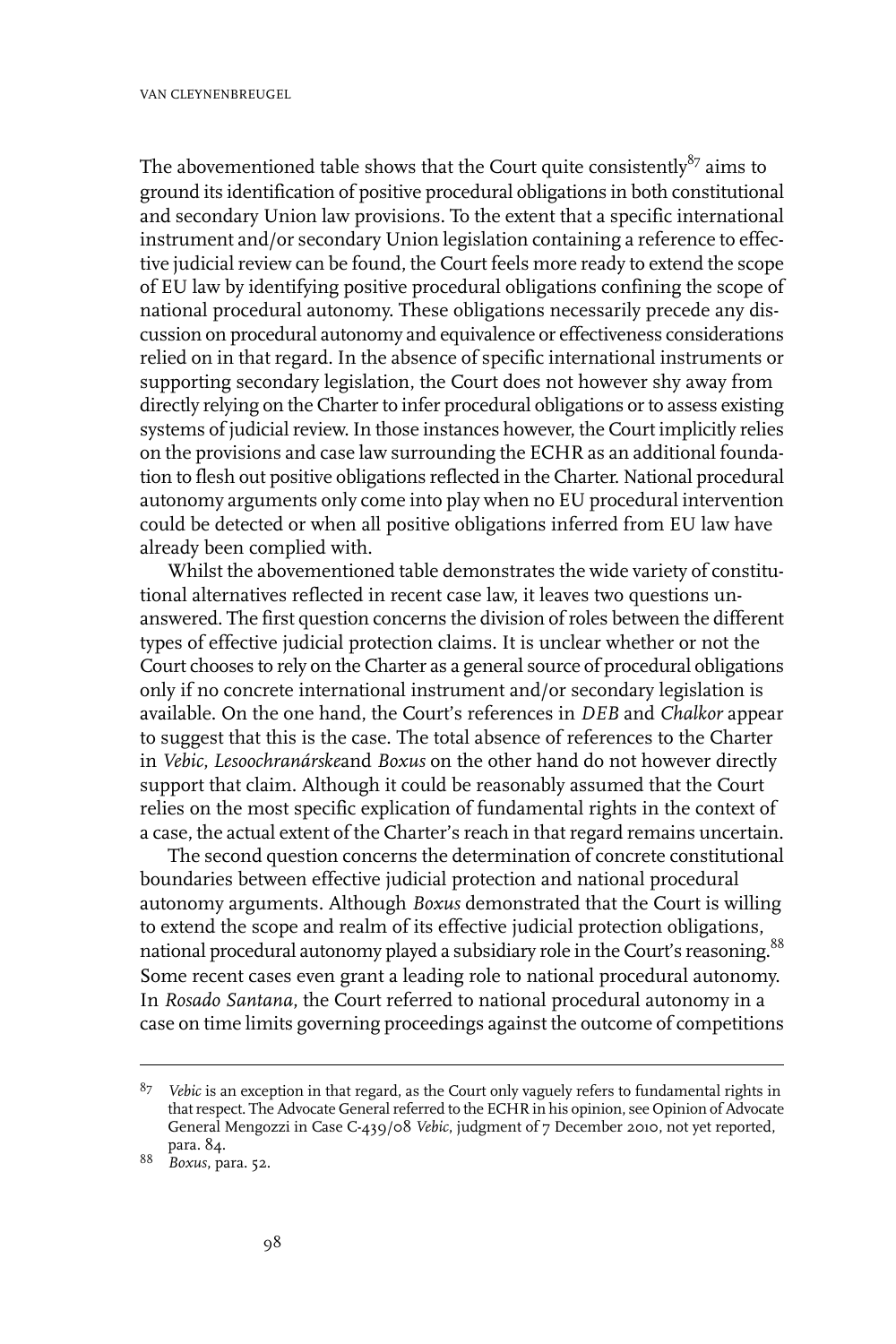in the Andalusian civil service. Since the EU law provisions at stake in that case did not directly govern time limits, the Court delegated the matter to national procedural autonomy. It nevertheless concluded that should the application of the time limits result in the impossibility for a claimant to assert rights under EU law, the starting point of the time limit should be placed at a later stage.<sup>89</sup> In doing so, the Court also imposed a direct positive obligation on national legal orders. That obligation did not directly establish a new rule of national procedure, but mandated a modification in the scope of application of an existing procedural provision. In *Inter-Environnement Wallonie*, the Court adopted a similar obligation by mandating national judges to proceed in accordance with national law should the latter want to maintain the effects of an annulled administrative order.<sup>90</sup> In both instances, the Court refrained from directly relying on the principle of effective judicial protection. Rather, it embedded the establishment of procedural obligations in national procedural autonomy and its accompanying negative condition of effectiveness. These judgments demonstrate that national procedural autonomy presents an equally relevant attribute to impose positive procedural obligations in cases where a direct judicial protection trigger cannot be found in the panoply of constitutional bases.

The Court appears to ground its choice for national procedural autonomy or effective judicial protection arguments in an 'absence of EU intervention' framework. EU law does not directly pronounce the right to an effective remedy or establish particular rules of procedure, therefore national law continues to play a more significant role.<sup>91</sup> That test nevertheless remains problematic in its own way. It is unclear when EU law directly intervenes in the procedural realm and when it does not, especially since the scope of the Charter's right to effective judicial protection remains open to debate.<sup>92</sup> *Boxus* is only partially guiding in that respect. It emphasises that specific international instruments and/or secondary legislation enable the Court to impose more direct procedural obligations on national legal orders, such as the requirement for national judges to disapply a national law to allow the review of procedural guarantees in EU law. It does

Case C-177/10 *Francisco Javier Rosado Santana*, judgment of 8 September 2011, not yet reported, 89 para. 97-99.

Case C-41/11 *Inter-Environnement Wallonie*, judgment of 28 February 2012, not yet reported, 90 para. 56-57.

Case C-177/10 *Francisco Javier Rosado Santana*, judgment of 8 September 2011, not yet reported, 91 para. 87; Case C-41/11 *Inter-Environnement Wallonie*, judgment of 28 February 2012, not yet reported, para. 42, stating that 'in the absence of provisions in that directive on the consequences of infringing the procedural provisions which it lays down, it is for the Member States to take, within the sphere of their competence, all the general or particular measures necessary to ensure [that EU procedural law requirements are complied with]'.

<sup>9&</sup>lt;sup>2</sup> For a broad reading of the Charter's scope of application, see Opinion of Advocate General Kokott in Case C-17/10 *Toshiba Corporation and Others*, para. 103-106, arguing that the application of national competition law by an EU Member State is sufficient for the latter to be bound by the Charter.